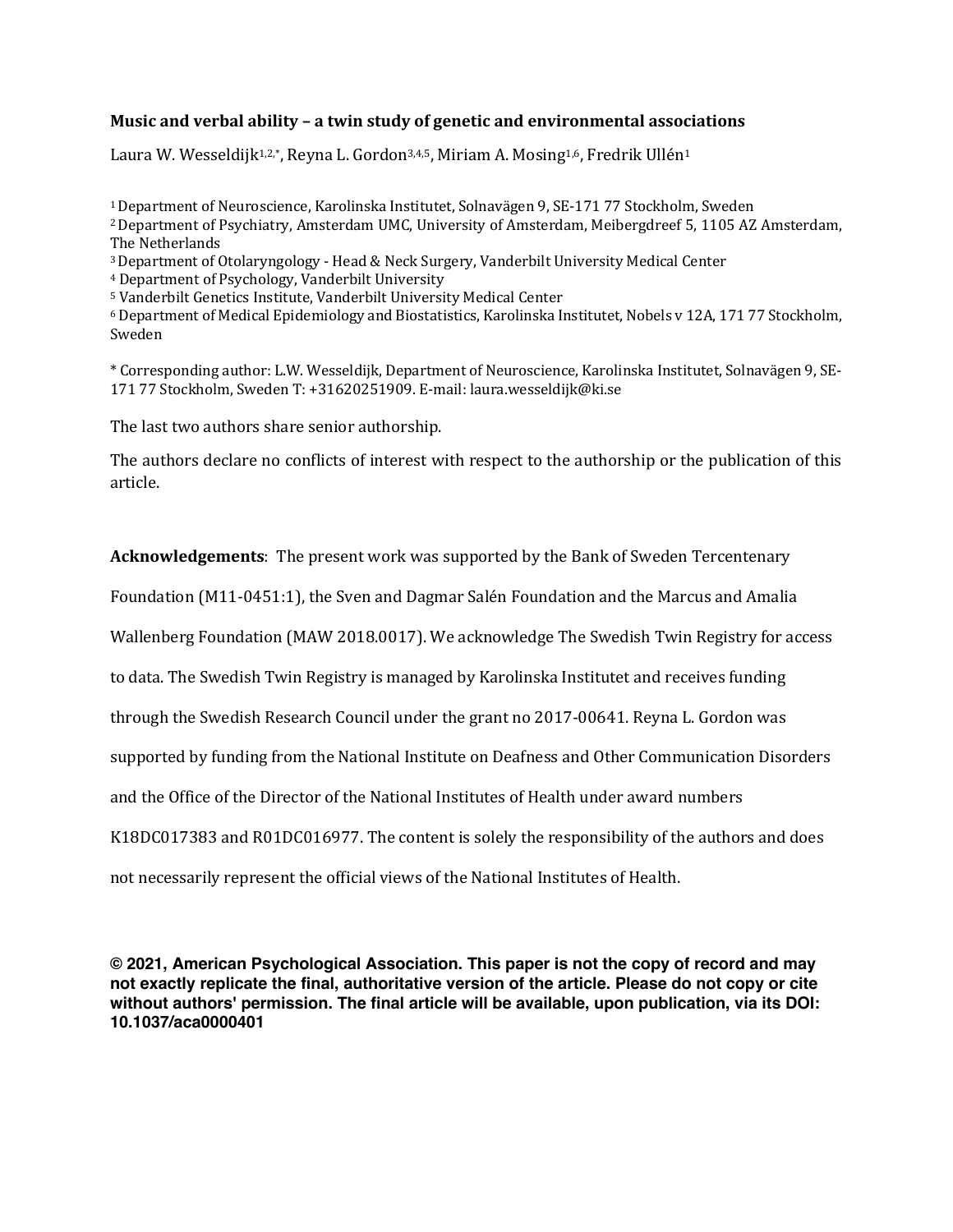## **Abstract**

Musical aptitude and music training are associated with language-related cognitive outcomes, even when controlling for general intelligence. However, genetic and environmental influences on these associations have not been studied, and it remains unclear whether music training can causally increase verbal ability. In a sample of 1,336 male twins, we tested the associations between verbal ability measured at time of conscription at age 18 and two music related variables: overall musical aptitude and total amount of music training before the age of 18. We estimated the amount of specific genetic and environmental influences on the association between verbal ability and musical aptitude, over and above the factors shared with general intelligence, using classical twin modelling. Further, we tested whether music training could causally influence verbal ability using a co-twincontrol analysis. Musical aptitude and music training were significantly associated with verbal ability. Controlling for general intelligence only slightly attenuated the correlations. The partial association between musical aptitude and verbal ability, corrected for general intelligence, was mostly explained by shared genetic factors (50%) and non-shared environmental influences (35%). The co-twin-control-analysis gave no support for causal effects of early music training on verbal ability at age 18. Overall, our findings in a sizeable population sample converge with known associations between the music and language domains, while results from twin modelling suggested that this reflected a shared underlying aetiology rather than causal transfer.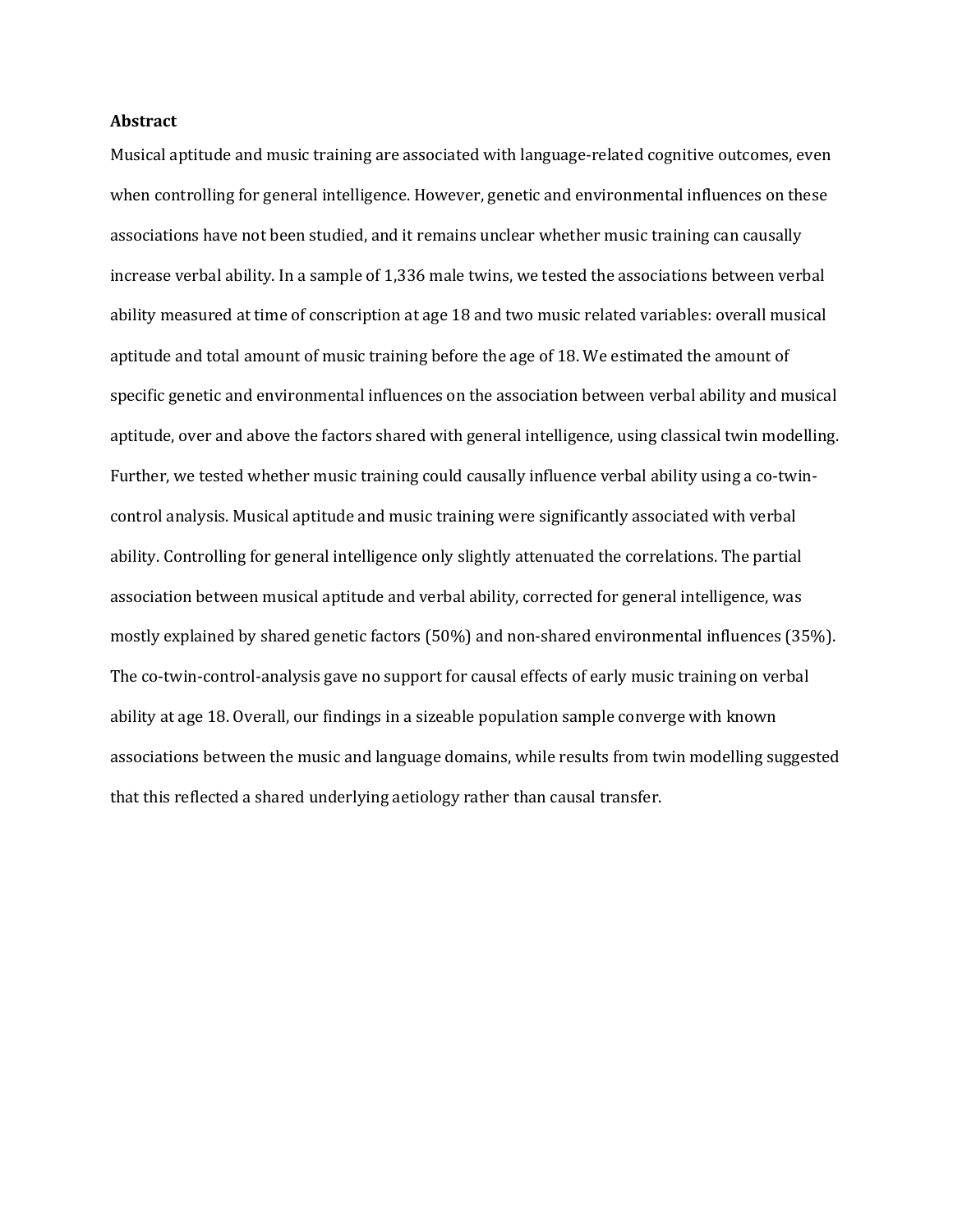## **Introduction**

Music training and musical aptitude show positive associations with performance on a broad range of cognitive tasks (Schellenberg & Weiss, 2013). Music training is correlated, as one would expect, with performance on tests of music cognition (Ullén, Mosing, Holm, Eriksson, & Madison, 2014; Wallentin, Nielsen, Friis-Olivarius, Vuust, & Vuust, 2010), but correlations have also been reported with, for example, visuospatial (Hetland, 2000; Sluming, Brooks, Howard, Downes, & Roberts, 2007) and mathematical abilities (Hobbs, 1985; Vaughn, 2000). Attention has also been given to the association between music and the language domain (Besson, Barbaroux, & Dittinger, 2017; Kraus & White-Schwoch, 2017; Patel, 2007; Peretz, Vuvan, Lagrois, & Armony, 2015). Music training is associated with measures of verbal memory (Chan, Ho, & Cheung, 1998; Schellenberg & M.W. Weiss, 2013), vocabulary (Moreno et al., 2011; Piro & Ortiz, 2009), auditory cognition (Parbery-Clark, Strait, Anderson, Hittner, & Kraus, 2011) and reading skills (Butzlaff, 2000; Moreno et al., 2009). Similarly to music training, musical aptitude shows small to modest positive associations with language tasks, including phonological awareness (Anvari, Trainor, Woodside, & Levy, 2002; Forgeard et al., 2008; Jones, Lucker, Zalewski, Brewer, & Drayna, 2009; Politimou, Dalla Bella, Farrugia, & Franco, 2019), reading (Anvari et al., 2002; Forgeard et al., 2008), pronunciation (Milovanov & Tervaniemi, 2011), speech encoding (Mankel & Bidelman, 2018) and spoken grammar (Gordon, Shivers, et al., 2015). Further, several studies comparing musicians versus non-musicians reported speech processing abilities (like vowel perception or pitch processing) to be higher in musicians (Bidelman & Alain, 2015; Magne, Schon, & Besson, 2006; Marie, Magne, & Besson, 2011; Schon, Magne, & Besson, 2004). However, associations between music and language have rarely been tested in large population samples. 

It could be that music and language share evolutionary roots (Brown, Martinez, & Parsons, 2006; Kotz, Ravignani, & Fitch, 2018; Wallin, Merker, & Brown, 2000), which would be reflected in phenotypic as well as genetic correlations. For instance, it has been proposed that a rudimentary form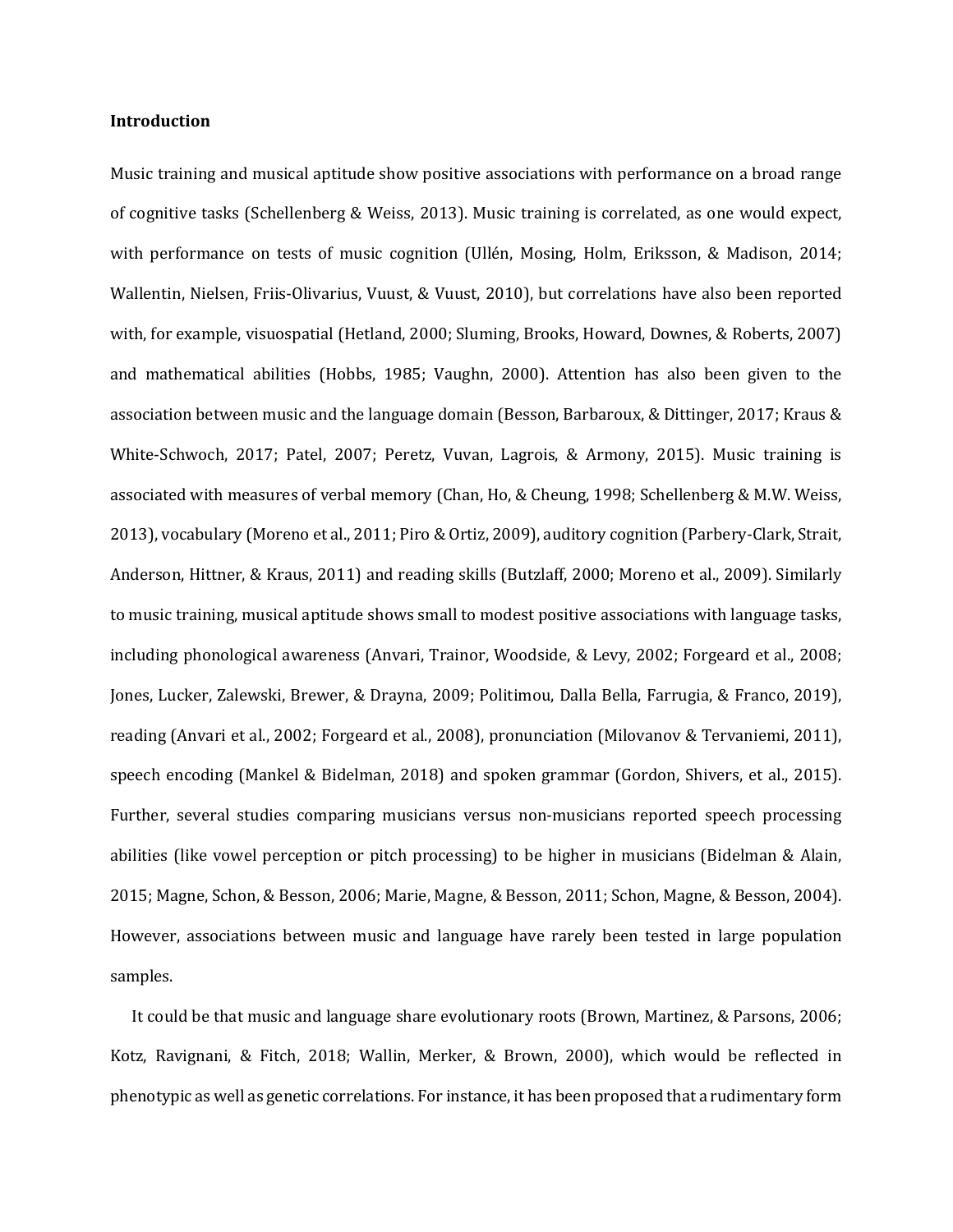of singing communication pre-dated language (Brown, 2017; Dissanayake, 2005; Mithen, Morley, Wray, Tallerman, & Gamble, 2006). Other theorists have suggested that generic mechanisms for processing of hierarchical structures in the brain may have played a key role in the evolution of both music and language (Fitch, 2017; Fitch & Martins, 2014). Yet at present, the hypothesis that language and music share a genetic basis is largely unexplored.

To summarize, even though associations between measures of music training or musical aptitude, on the one hand, and language related cognitive outcomes, on the other hand, are well-replicated, less is known about their underlying causes. In addition, intervention studies have also found significant effects of music training on verbal performance and neural processing of linguistic stimuli, providing indications that music and language could be causally related (Chobert, Francois, Velay, & Besson, 2014; Moreno et al., 2009; Yu et al., 2017). This evidence has largely been interpreted in favor of a causal transfer hypothesis of expertise from music training to language skills (see OPERA hypothesis by Patel, 2014). However, the observed associations could also be driven by genetic liability or environmental factors, rather than causal effects of one on the other. For example, both music training and musical aptitude are correlated with general intelligence (Mosing, Madison, Pedersen, & Ullén, 2016; Mosing, Pedersen, Madison, & Ullén, 2014; Mosing, Verweij, Madison, & Ullén, 2016; Schellenberg & Weiss, 2013), which in turn is related to performance on essentially all cognitive tasks (McGrew, 2009). We have found, using twin modelling, that shared genes underlie associations between intelligence and musical outcomes (Mosing, Madison, et al., 2016; Mosing et al., 2014; Mosing, Verweij, et al., 2016) and a high genetic correlation has been found between intelligence and language abilities (Plomin & Deary, 2015). Nonetheless, an emerging literature shows that correlations between language tasks and musical tasks, or music training, remain significant when general intelligence is held constant (Barwick, Valentine, West, & Wilding, 1989; Corrigall & Trainor, 2011; Gordon, Shivers, et al., 2015; Lamb & Gregory, 1993; Milovanov & Tervaniemi, 2011; Swaminathan & Schellenberg, 2019). This suggests that associations between musical and verbal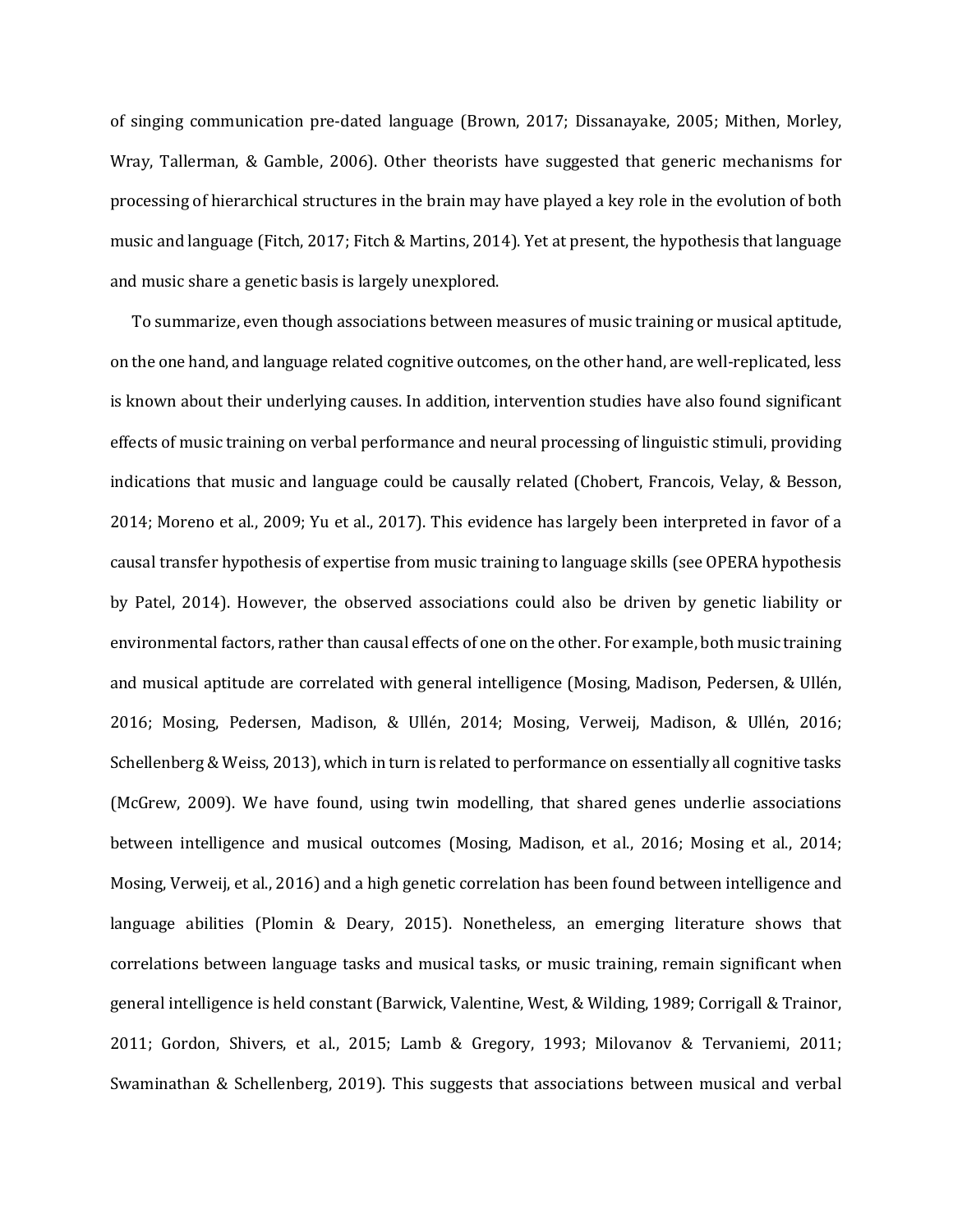abilities are likely influenced by more specific factors, over and above the effects of general intelligence. 

In this study, we analyzed the associations between musical variables and verbal ability, taking general intelligence into account, utilizing a large sample of Swedish twins. The study had three specific aims. First, we test whether, in our population-based twin sample, musical aptitude is correlated with verbal ability, even when controlling for general intelligence. Second, with the use of twin data, we will test to what degree the association between musical aptitude and verbal ability is influenced by specific genetic factors, over and above the genetic factors shared with general intelligence. Lastly, we will investigate whether a cumulative measure of music training during childhood and adolescence is correlated with verbal ability measured in early adulthood and whether this association remains significant within monozygotic twin pairs, i.e. a co-twin-control analysis, to test whether the association is in line with a causal hypothesis.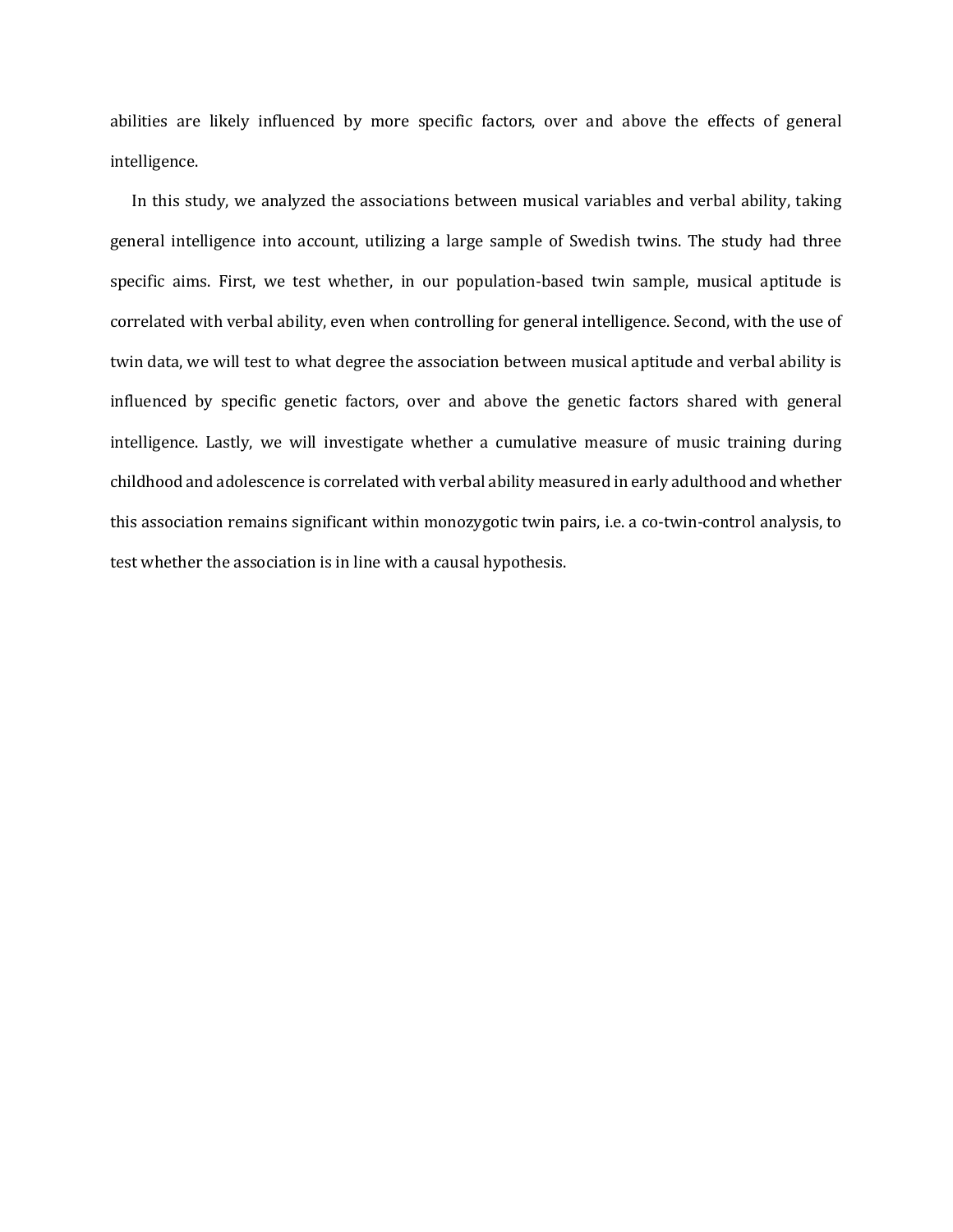#### **Methods**

#### *Participants*

In 2012-2013, 32,000 adult twins registered with the Swedish Twin Registry (STR) from 'the Study of Twin Adults: Genes and Environment' (STAGE) were invited to participate in a study collecting, among other things, data on music training, musical aptitude and general intelligence. The 11,543 twin individuals that responded  $(4,891$  males) were aged between 27 and 54 years  $(M = 40.7, DS =$ 7.7) at time of measurement. Of the 4,891 male participants, 2,288 had completed an intelligence test, including a verbal ability measurement, at age 18 based on military conscription measures. Of these 2,288 individuals, 1,336 individuals (480 monozygotic [MZ] twins) had data available on musical aptitude and 1,472 (525 MZ twins) on hours of music training. These were used for phenotypic correlations and co-twin-control analysis. Data from complete twin pairs contribute to the genetic analyses, and were available for verbal ability for 303 pairs (185 MZ and 118 dizygotic [DZ] twin pairs), for musical aptitude for 373 pairs (240 MZ, 133 DZ twin pairs), and for general intelligence for 507 pairs (310 MZ, 197 DZ twin pairs). In total, for 165 complete male twin pairs (110 MZ, 55 DZ twin pairs) information was available on all three measures: verbal ability, musical aptitude and general intelligence.

Informed consent was obtained from all participants. The study was approved by the Regional Ethics Review Board in Stockholm (Dnr 2011/570-31/5, 2012/1107-32, 2018/1592-32). All research methods were performed in accordance with relevant guidelines and regulations. *Measures*

*Musical aptitude.* Musical aptitude was measured using the Swedish Musical Discrimination Test (SMDT) (Ullén et al., 2014). The SMDT, administered online, consists of three subtests: a pitch, melody and rhythm discrimination test. The three discrimination scores encompass different trials ranging from 18 to 27 trials. Cronbach's alpha values were in the range .79–.89 for all scales; see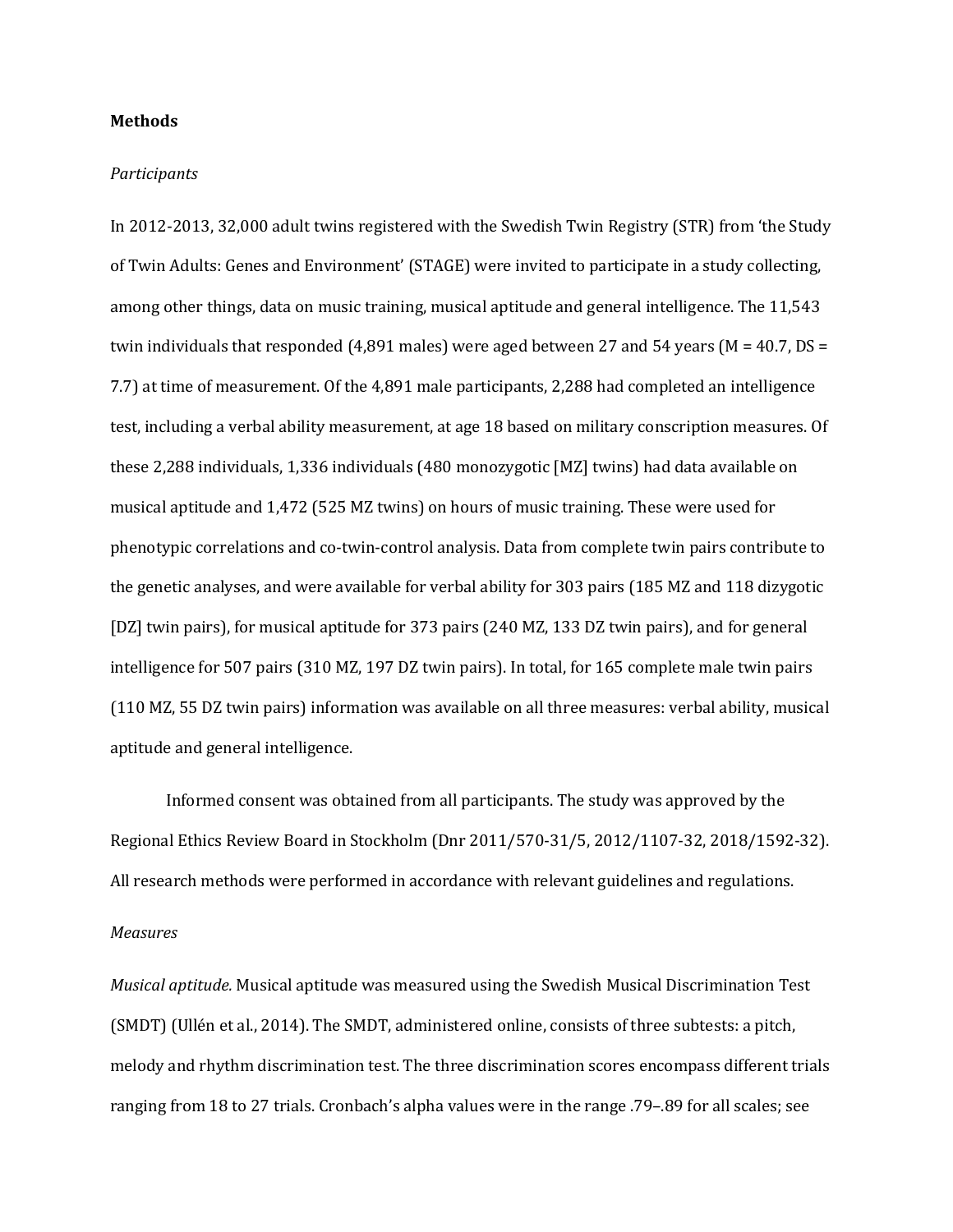Ullén et al. (2014) for a more detailed description and psychometric validation of the SMDT. Here, the mean of the three standardized subtest scores was used as an overall musical aptitude score.

*General intelligence.* Psychometric intelligence was measured with the Wiener Matrizen Test (WMT) (Formann & Piswanger, 1979), which is a visual matrix test similar to Raven's standard progressive matrices. WMT scores correlate highly with Raven's SPM  $(r = 0.92)$  and a Cronbach's alpha of .79 shows a relative high reliability of the scale (Ullén et al., 2012). The 25-minute long test consists of 24 multiple choice items and correctly answered items are scored as one and summed, while incorrect or missing items are scored as zero.

*Verbal ability.* The Swedish military service examines men before the beginning of their conscription. The Swedish Enlistment Battery (Carlstedt & Mårdberg, 1993; Mårdberg & Carlstedt, 1998) includes a cognitive ability (IQ) test that consists of four different parts that measure logical (40 items), spatial  $(25 \text{ items})$ , verbal  $(40 \text{ items})$  and technical abilities  $(52 \text{ items})$ . The verbal ability subtest measured verbal comprehension and was administered in two different versions. One was a concept discrimination test in which participants had to select which word does not fit with the others conceptually, out of a list of five words; in the other version, participants had to select the synonym to a word from four alternatives. Normed scores from the two versions were pooled in the present analyses. Previous studies indicate that the verbal subscale loads substantially on both a secondorder verbal-crystallized intelligence factor (Gc) and general intelligence (g) (Carlstedt & Mårdberg, 1993). A Cronbach's alpha of .88 has been reported for the verbal subscale (Rönnlund, Carlstedt, Blomstedt, Nilsson, & Weinehall, 2013). Instructions are given prior to each subtest and participants are asked to proceed as fast as possible. Results of the different tests performed are summed into a 9-point scale, 1 to 9.

*Musical training.* Participants that ever played an instrument were asked to indicated the years they played and the number of hours per week they practiced music (in 10 categories ranging from 0,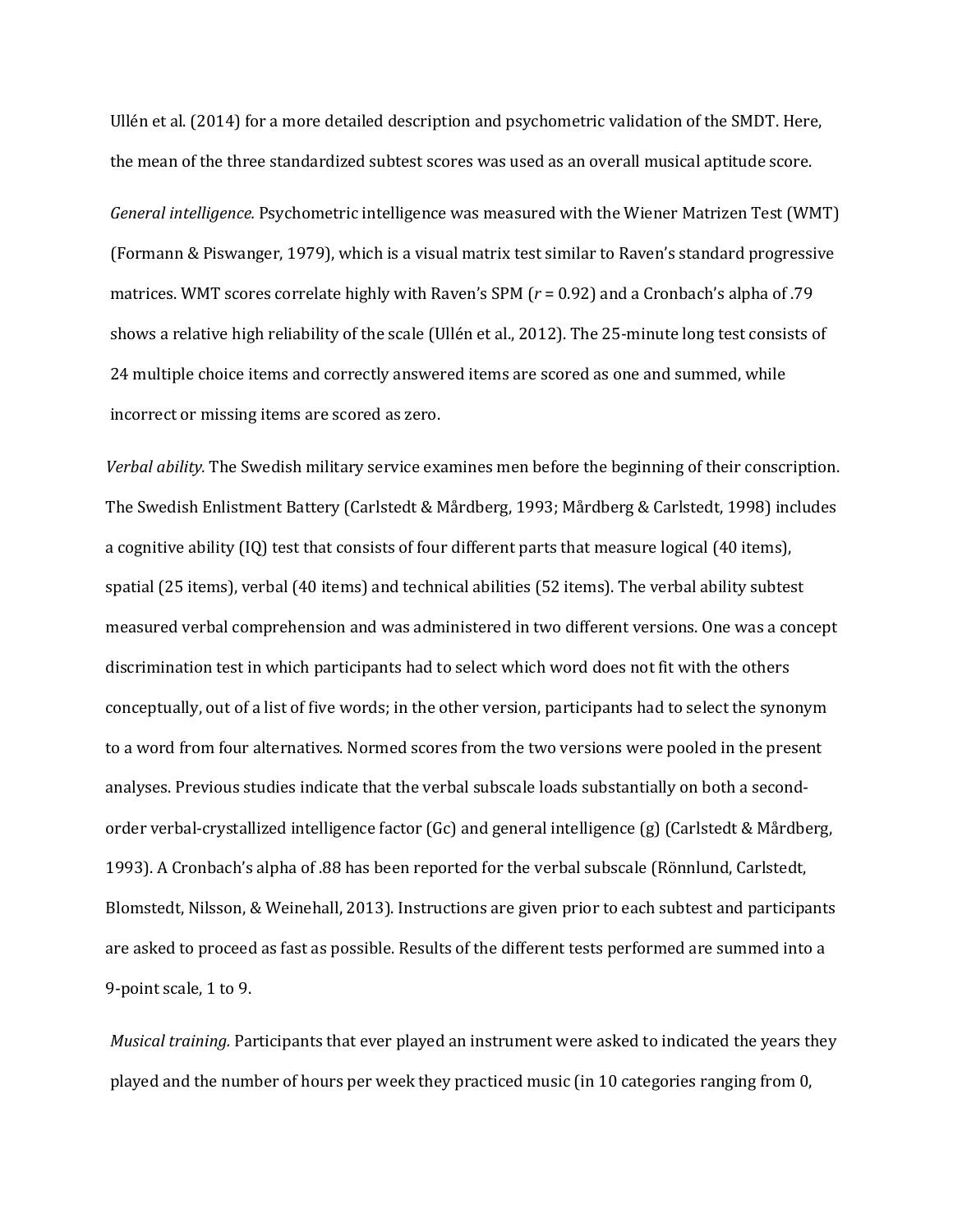over 6-9, to more than 40 hours) during four age intervals (ages 0-5, 6-11, 12-17 and 18 years until time of measurement). From these answers, a score reflecting cumulative music training from the moment they started practicing until age 18 was calculated (Mosing, Madison, Pedersen, Kuja-Halkola, & Ullen, 2014).

All variables included in the analyses were standardized with a mean of zero and a standard deviation of one.

# *Statistical analyses*

#### *Phenotypic associations*

*Correlations* between verbal ability, musical aptitude, music training before the age of 18, and general intelligence were calculated in STATA. Additionally, we calculated partial correlations controlling for general intelligence.

## *Genetic and environmental influences on the relationship between musical aptitude and verbal ability*

*Bivariate classical twin modelling* – a Cholesky decomposition – in OpenMx (Boker et al., 2011) was performed to explore the genetic and environmental influences, on the association between musical aptitude and verbal ability, while controlling for general intelligence. Therefore, in the model, we entered a residual score for musical aptitude and a residual score for verbal ability, after having regressed general intelligence out. In this genetic structural equation model, the observed phenotypic variance (based on the correlations between twin 1 and twin 2 for the studied traits) as well as the phenotypic covariance (based on the cross-twin-cross-trait correlations between the traits) can be partitioned into additive genetic  $(A)$ , common environmental  $(C)$  and non-shared environmental  $(E)$  components. This is possible because of the availability of data from two types of twins: MZ twins who share 100% of their genetic material and family environment, and DZ twins who share, on average, 50% of their genes and 100% of their family environment (Verweij, Mosing,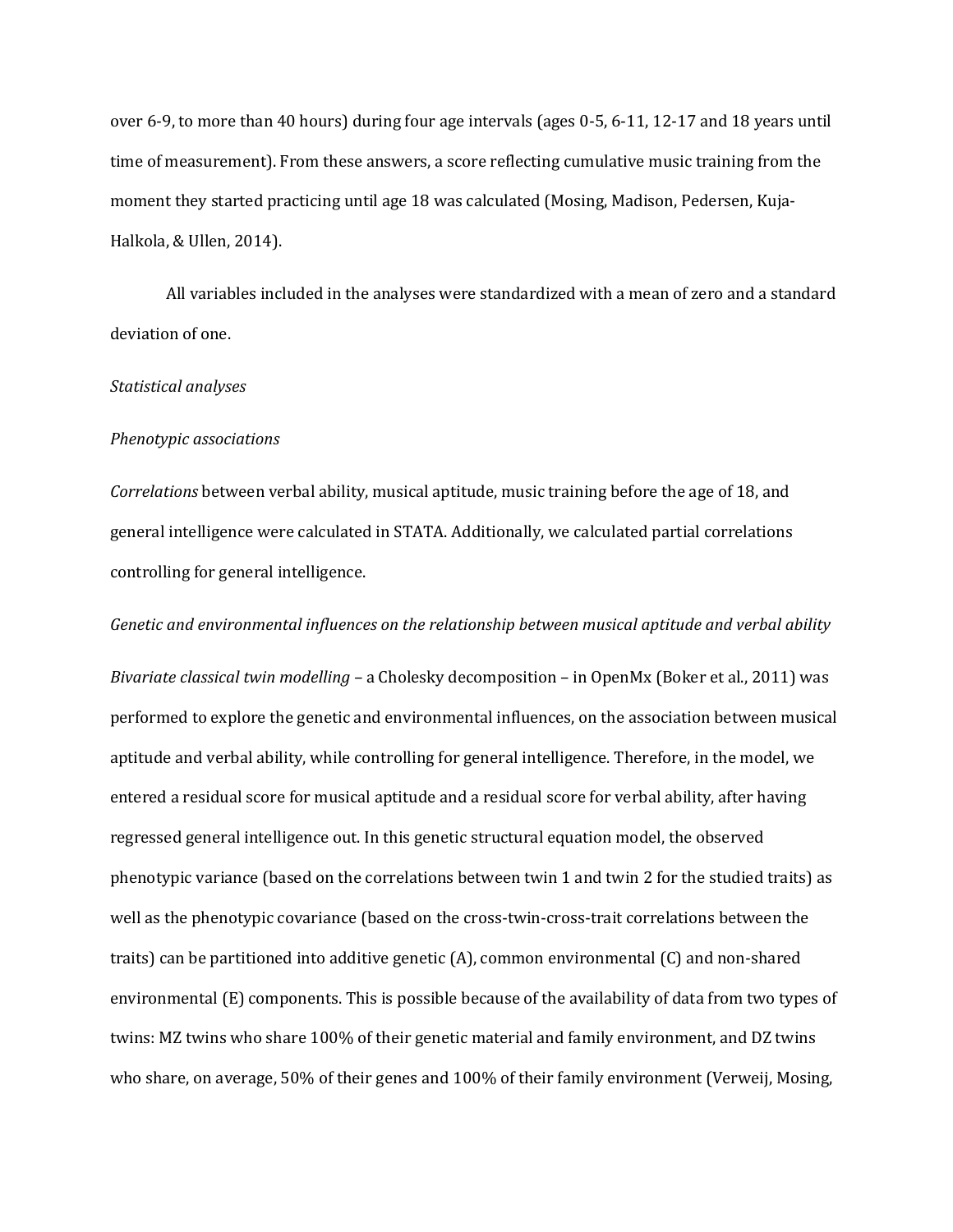Zietsch, & Medland, 2012). We estimated the ACE influences on the association between musical aptitude and verbal ability, controlling for general intelligence. The significance of these ACE influences on the association was tested using the likelihood-ratio test, by comparing a model with the genetic or environmental factor freely estimated to a model with the genetic or environmental factor constrained to zero. In the likelihood ratio test, the negative log-likelihood (-2LL) and the degrees of freedom (df) of the more constrained model are subtracted from the -2LL and df of the more general model. A chi square test then shows whether the constraint significantly deteriorates the fit of the model ( $p$ <.01).

## Testing potential causality of effects of music training on verbal ability

Co-twin control analyses in MZ twins were conducted to test whether the association between music training before the age of 18 and verbal ability measured at conscription remained significant when controlling for shared genetic and shared environmental factors influencing both traits. Since MZ twins share their genetic make-up as well as their common family environment, associations within such pairs are in theory free from familial confounding. In case of a causal association, the twin with more music training would be expected to also score higher on verbal ability than his or her co-twin, who trained less. Within-pair linear regression analyses were conducted using the *xtreg fe* statement in STATA to stratify by twin pair. Only complete MZ twin pairs discordant in music training and verbal ability contribute to the within-pair analyses. The analyses were adjusted for general intelligence.

#### **Results**

#### *Phenotypic associations*

In Table 1, above the diagonal, we show the correlations between musical aptitude, verbal ability, music training and general intelligence. Below the diagonal, partial correlations, i.e. controlled for general intelligence, are displayed. Supplementary Figure 1 shows the associations between musical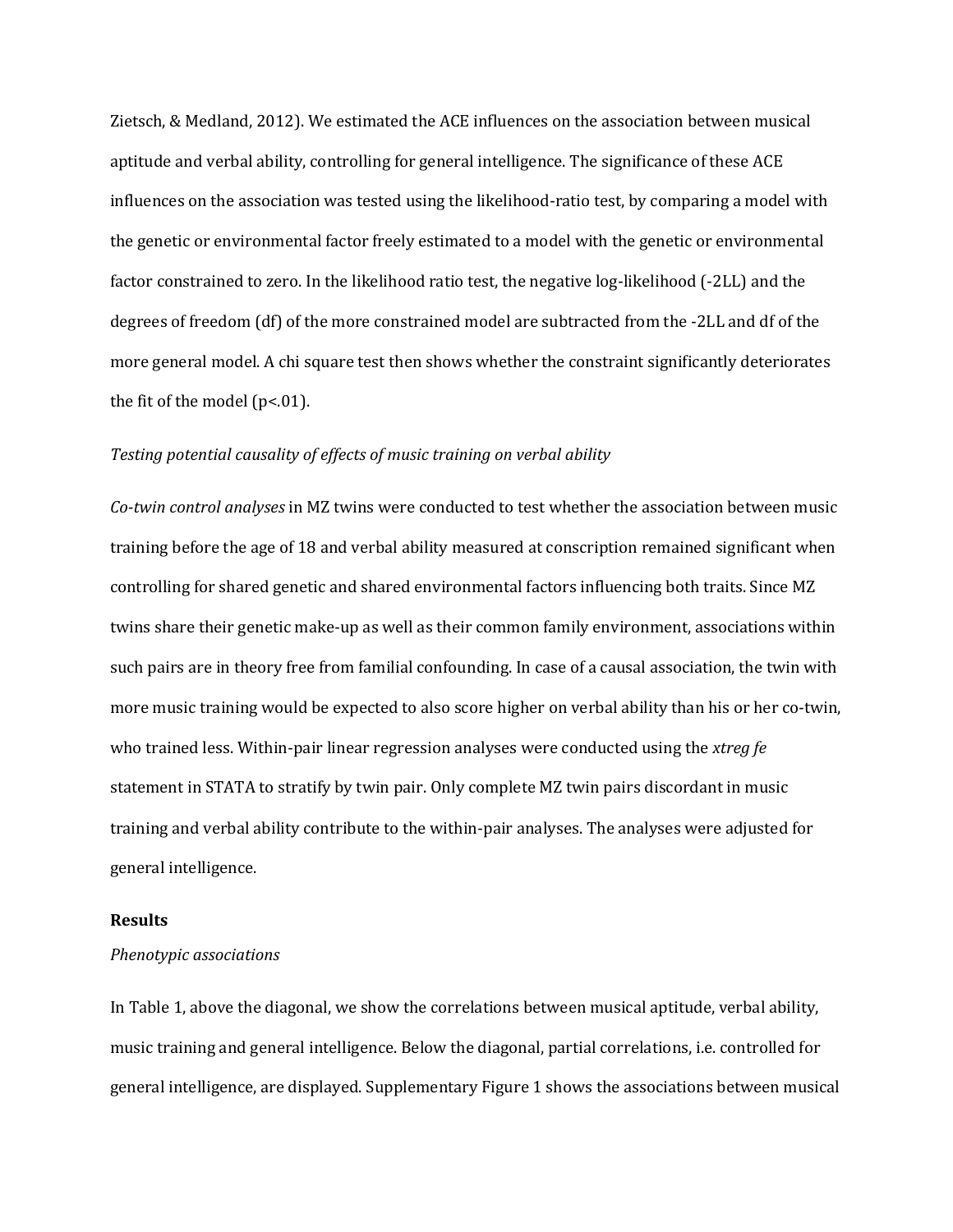aptitude and verbal ability ( $r = .36$ ), music training and verbal ability ( $r = .11$ ) and their best linear fit when adjusting for general intelligence  $(.25$  and  $.08$  respectively). For a complete correlation table of all measured variables (musical aptitude subscales, other subtests of the conscription IQ test), see Supplementary Table 1.

# *Genetic* and environmental influences on the relationship between musical aptitude and verbal ability Twin correlations and their 95% confidence intervals are shown in Supplementary Table 2. For all traits, MZ correlations were higher than DZ correlations, suggesting the involvement of additive genetic factors. The DZ correlations were larger than half of the MZ correlations, also suggesting a role for the common environment.

Based on the Cholesky decomposition, we calculated the percentage of the association between musical aptitude and verbal ability explained by genetic and environmental influences. Of the phenotypic correlation between musical aptitude and verbal ability  $(r = .25)$ ; when controlling for general intelligence),  $50\%$  of the variance was explained by genetic factors,  $15\%$  by common environmental factors and 35% by unique environmental factors.

Figure 1 shows the path estimates and their confidence intervals for the bivariate model including musical aptitude and verbal ability controlled for general intelligence. Non-significant paths are dashed and path estimates for the unique environmental influences are displayed in light grey. Even though genetic factors explained the majority of the covariance between musical aptitude and verbal ability, significance testing showed that the genetic pathway from musical aptitude to verbal ability, denoting shared genetic factors independent of general intelligence, could be constrained to 0 without significant deterioration of model fit ( $\chi^2$  0.83 (1), p= .36). The shared environmental pathways from musical aptitude to verbal ability was also non-significant  $(\chi^2 0.09)$  $(1)$ , p=.76).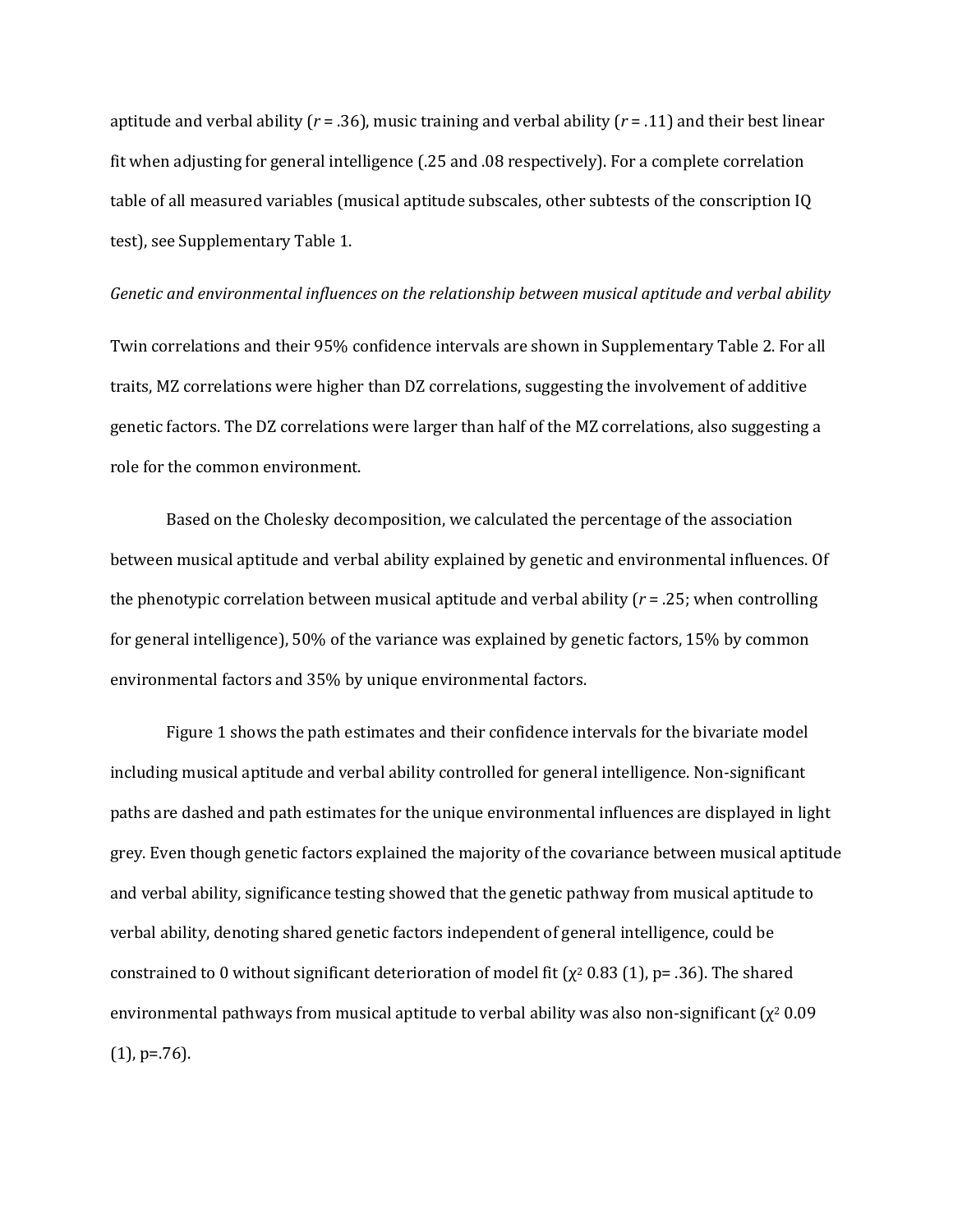# Testing potential causality of effects of music training on verbal ability

Within-pair linear regressions in identical twin pairs (co-twin control analyses) showed no

significant effect of music training on verbal ability  $(\beta = .05, p = .56)$ , when adjusting for familiar

factors. When adding general intelligence to the analyses the results did not change ( $\beta = .07$ , p =.42).

Table 1. Correlations (n) between musical aptitude, verbal ability, music training before 18 and general intelligence. Raw correlations are shown above the diagonal and partial correlations, controlling for general intelligence, are shown below the diagonal.

|                         | Music aptitude | <b>Verbal ability</b>    | <b>Music training</b> | <b>General intelligence</b> |
|-------------------------|----------------|--------------------------|-----------------------|-----------------------------|
| <b>Musical aptitude</b> |                | $.36**$                  | $.35**$               | $.38**$                     |
|                         |                | $(N=1,336)$              | $(N=1,742)$           | $(N=2,830)$                 |
| <b>Verbal ability</b>   | $25**$         | $\overline{\phantom{0}}$ | $.11***$              | $.38**$                     |
|                         | $(N=1,334)$    |                          | $(N=1,305)$           | $(N=1,689)$                 |
| <b>Music training</b>   | $.35**$        | $.08*$                   |                       | $.07*$                      |
|                         | $(N=1,740)$    | $(N=1,007)$              |                       | $(N=2,187)$                 |

 $*p$ <.001,  $*p$ <.05.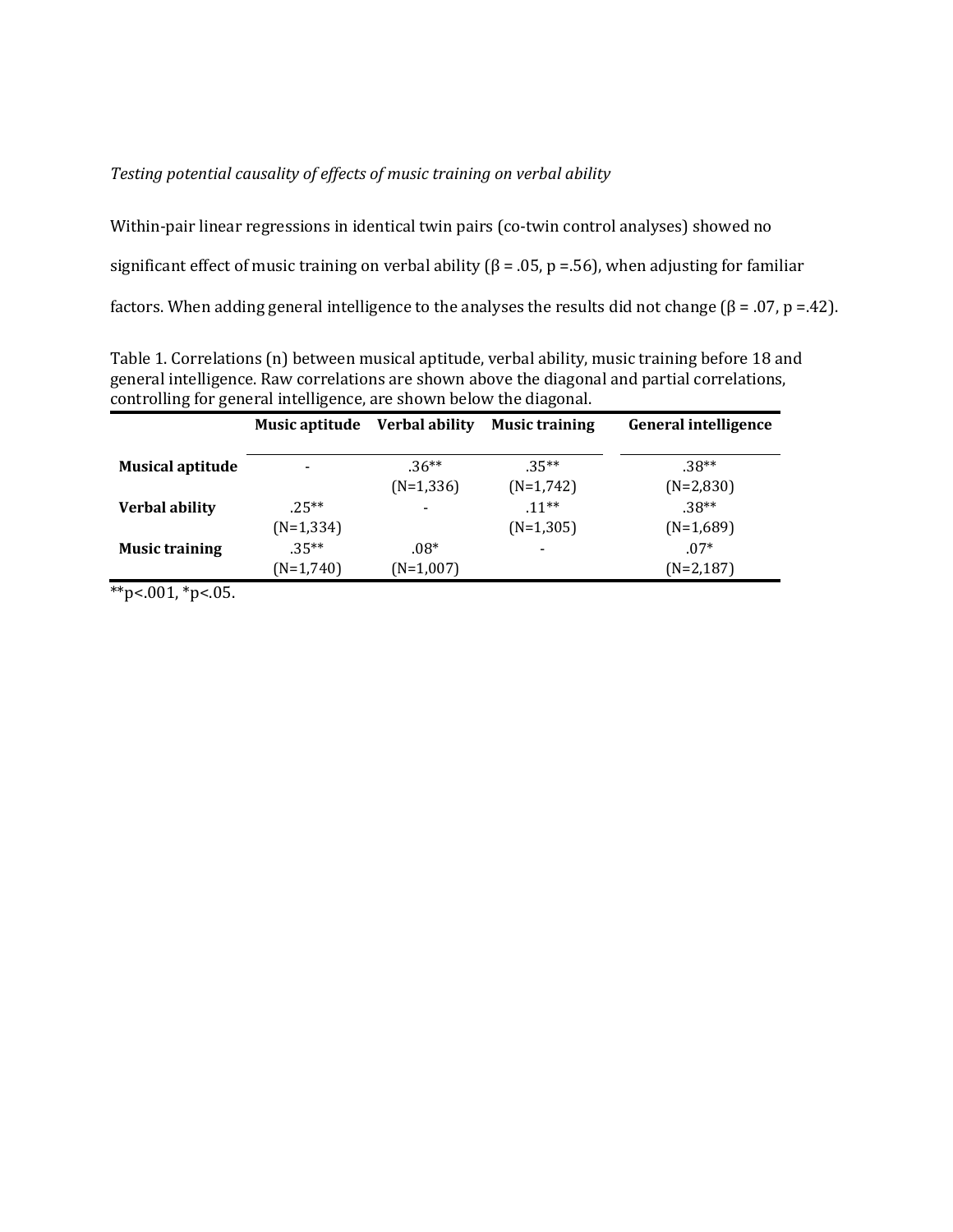Figure 1. The bivariate Cholesky decomposition for musical aptitude and verbal ability, adjusted for general intelligence. A1 and A2 are the additive genetic factors with their pathway estimates; C1, C2, E1 and E2 are the common (C) and unique (E) environmental factors, respectively. Dashed lines indicate non-significant paths. The sample of complete male twin pairs with data available for musical aptitude, verbal ability and general intelligence was n=165.

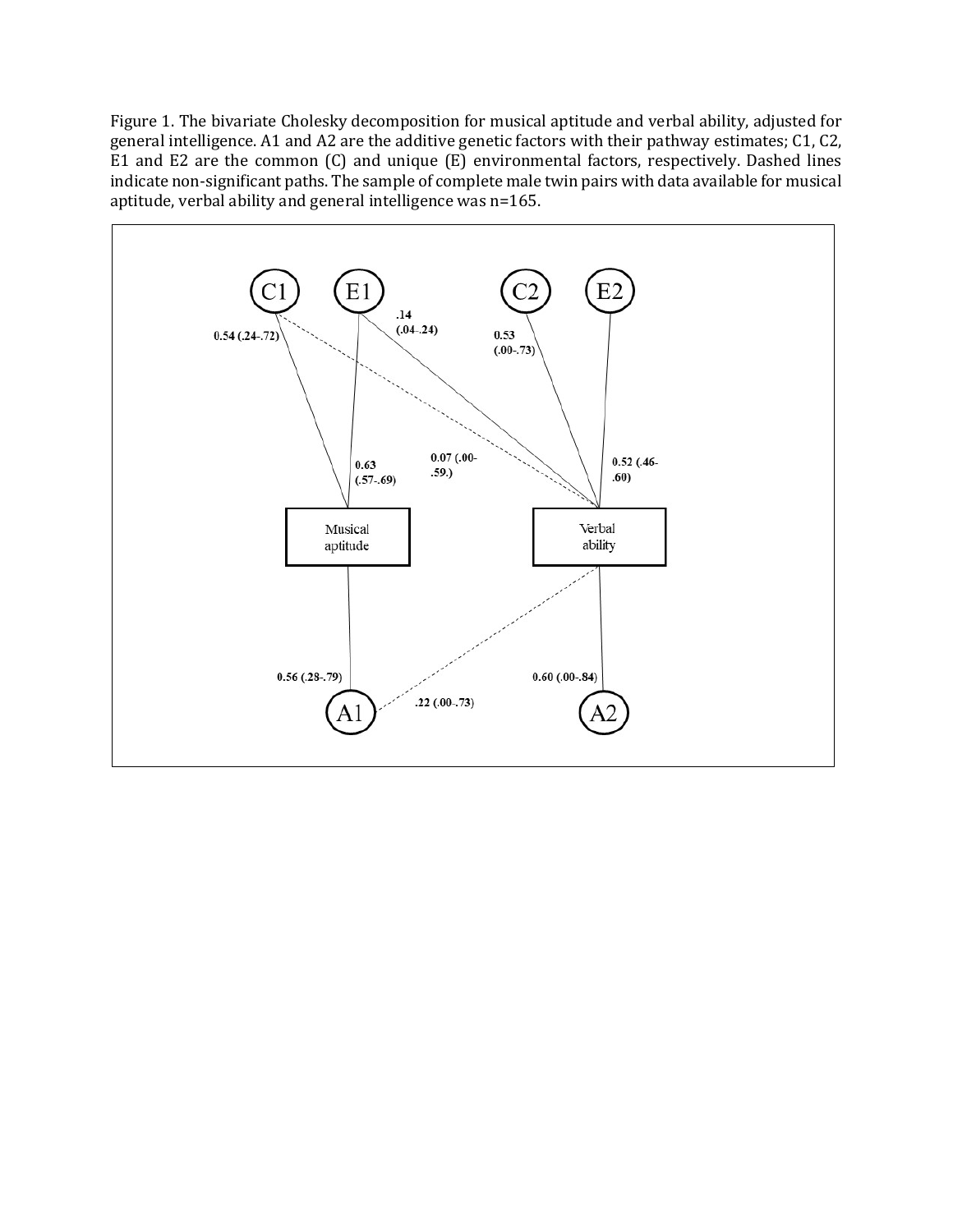#### **Discussion**

Here, we tested three hypotheses concerning the associations between musical aptitude, music training and verbal abilities in a large population-based sample  $(N=1,336)$  male individuals in the Swedish Twin Registry). In support of our first hypothesis, we found that musical aptitude and music training were associated with verbal ability, even when controlling for general intelligence. Second, we used twin modelling to test whether the association between musical aptitude and verbal ability depends on specific genetic factors, over and above influences from general intelligence. This hypothesis was partly confirmed by the data: the partial association between musical aptitude and verbal ability was mostly explained by genetic influences. However, this finding did not reach statistical significance. Thirdly, we tested if music training in childhood and adolescence has a causal influence on verbal ability measured at age 18. Co-twin control modelling provided no support for this hypothesis.

The correlation between musical aptitude and verbal ability was moderate  $(.36)$  and largely remained when controlling for general intelligence (.25). These results converge with findings from a variety of neuropsychological studies showing associations between music and language related traits, while controlling for intelligence (Barwick et al., 1989; Corrigall & Trainor, 2011; Gordon, Shivers, et al., 2015; Hille, Gust, Bitz, & Kammer, 2011; Lamb & Gregory, 1993; Milovanov & Tervaniemi, 2011; Swaminathan & Schellenberg, 2019). Surprisingly, general intelligence only slightly attenuated the correlations, while we expected a larger role for IQ in explaining covariance between language abilities and musical aptitude based on the well-established association between music and IQ (Schellenberg & Weiss, 2013).

Nevertheless, as the association between musical aptitude and verbal ability remained significant after controlling for general intelligence, we were able to investigate its underlying genetic and environmental influences. The association between music aptitude and verbal ability was mostly driven by genetic factors; however, this effect was non-significant. It is important to note though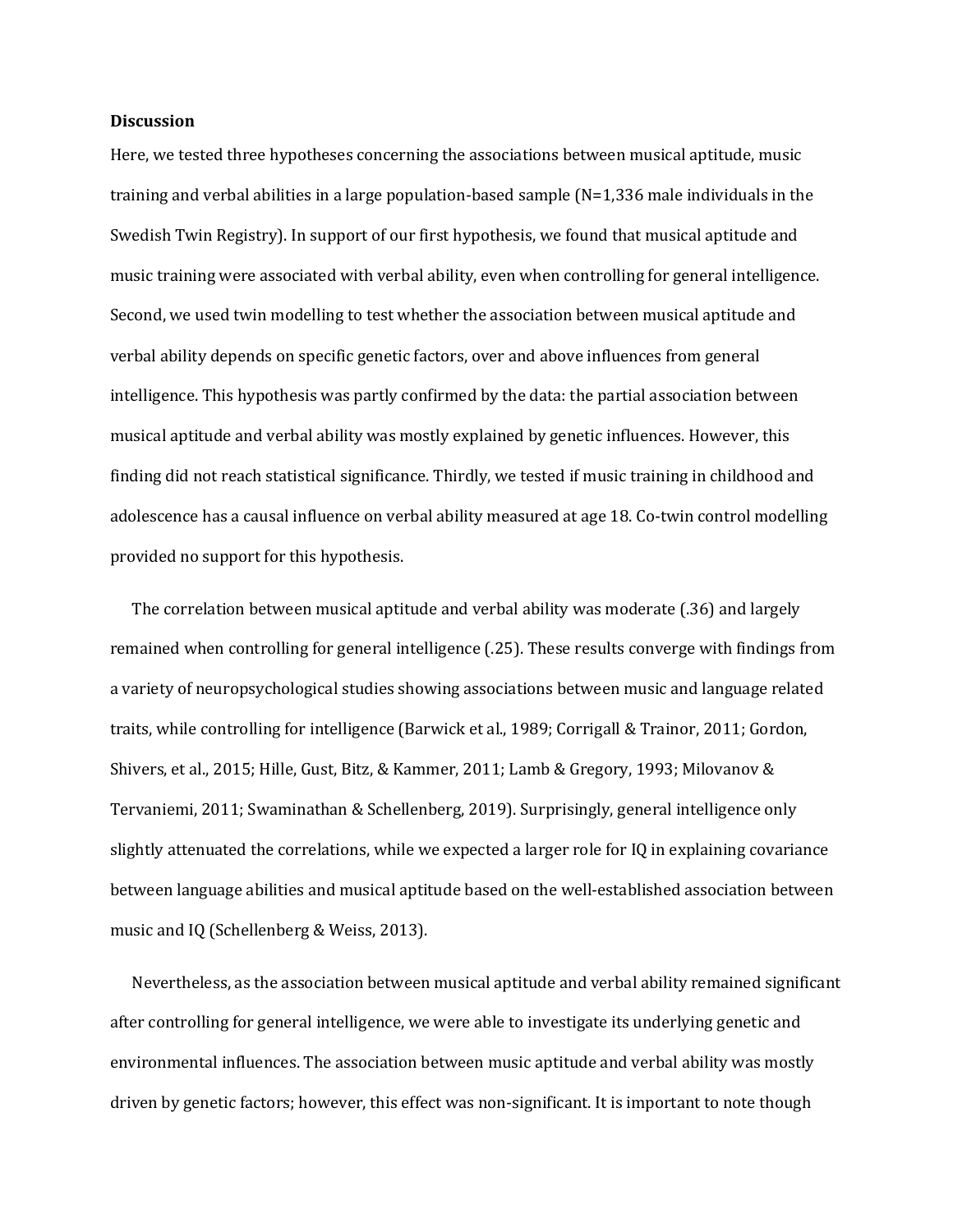that the lack of statistical significance is likely due to the small sample size of complete male twin pairs with data available for all three traits  $(N=165$  twin pairs). The size of the path estimates indicated that the most prominent influence on the partial variance (corrected for general intelligence) was that of the genetic factor. Therefore, it seems that for musical aptitude there are specific genetic influences, over and above the genetic influences shared with general intelligence, that explain the association with verbal ability. This could imply that individuals with a genetic predisposition for music are also more likely to have a predisposition for better language skills. Notably, we also found a significant non-shared environmental component in the association, suggesting that there may also be overlapping environmental influences on musical and verbal ability. To further investigate such environmental factors (e.g., genetic niche picking) will be an interesting topic for further research.

The last hypothesis was whether there was a potentially causal influence of music training on verbal ability. First, we found that music practice in childhood and adolescence is slightly but significantly associated with verbal ability  $(r=.11$  or .08 when controlled for general intelligence). This finding aligns with a substantial body of evidence showing that individuals who practice music tend to have better abilities and sensitivities for speech and language (i.e., Brod & Opitz, 2012; Marie et al., 2011; Schon et al., 2004). One possibility is that this would represent causal transfer effects from music training to language skills (see e.g. OPERA hypothesis, Patel, 2014). However, the present co-twin control analysis showed that music training during childhood and adolescence, when controlling for familial confounding, did not predict verbal ability at age of conscription. This suggests that the association between music practice and verbal ability is largely driven by familial factors, which is in line with findings from Swaminathan and Schellenberg (2019). Moreover, adding general intelligence to the analysis did not change these results. Therefore, in earlier correlational work (i.e., Musacchia et al., 2007; Marie et al., 2011; Bidelman & Alain, 2015), associations between voluntary music training and verbal abilities are likely to be influenced by familial factors making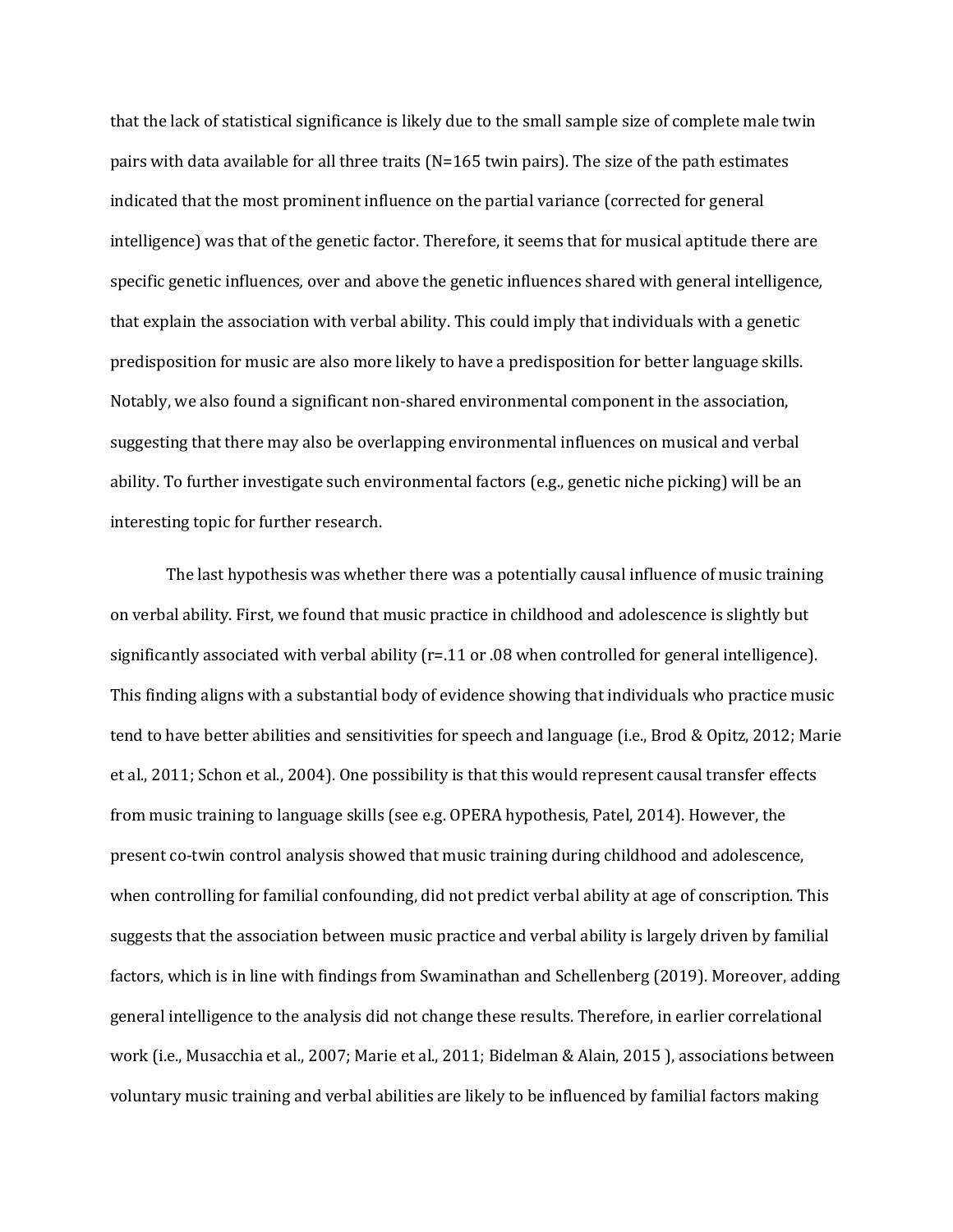individuals and their families who seek music training more predisposed to better music and speech/language acquisition skills (Mankel & Bidelman, 2018, Schellenberg, 2015).

This study has several limitations. First, our data on verbal ability were limited to men enrolled in the Swedish military service before the beginning of their conscription. Therefore, it is possible that individuals may have purposefully underperformed in the tests to avoid conscription, which would result in increased error and as such in reduced associations with the later collected phenotypes. More importantly, this sample therefore only includes males; future research should test whether our findings replicate for females. Second, as mentioned earlier, the sample of complete male twin pairs with data available for musical aptitude, verbal ability and general intelligence was small  $(N=165 \text{ pairs})$  – presumably an important explanation for the non-significant pathways in our genetic model. Third, the hours of music training variable was based on self-report data and this could introduce a bias. Another important point is that we studied the amount of any kind of voluntary music training which can vary largely depending on e.g. whether an individual sings or the instrument the individual plays. Possibly, focused and controlled training of specific musical tasks in the context of an intervention, as for example in the study by Francois, Chobert, Besson, and Schon (2013), could have different and larger effects on language task performance. Lastly, it is important to emphasize that verbal ability measured in this study reflects lexical access and semantic relationships, which is only one component of the much broader 'language construct'. It would be valuable if in the future, other aspects of language (for example grammar or phonological awareness) in relation to musical aptitude would also be explored in genetically informative samples. The strength of this study is that we had a large population-based sample in which we were able to investigate not only the phenotypic association between musical aptitude, music training and verbal ability, but also test whether this association could be causal, by taking genetic and familial confounding into account.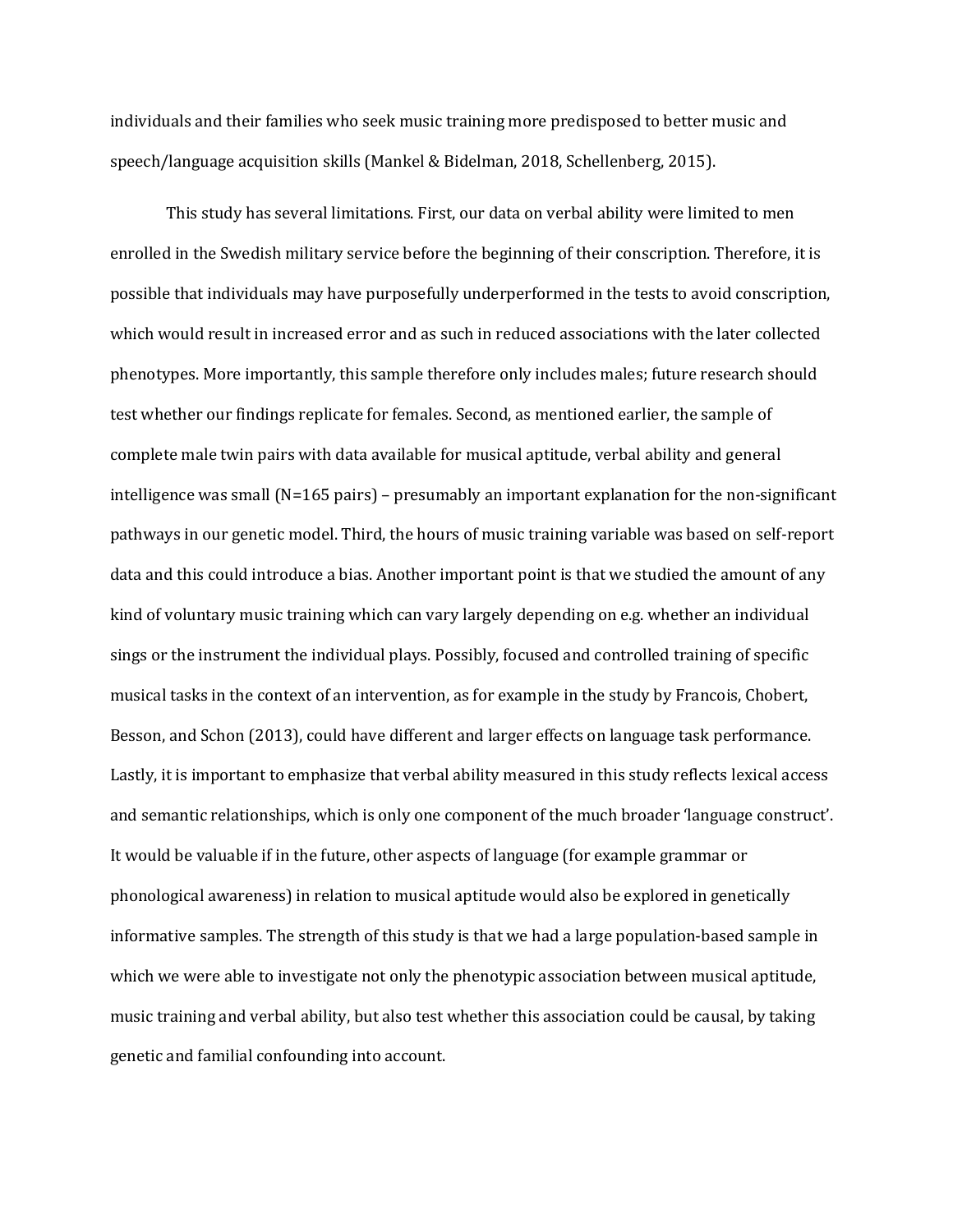To our knowledge, the present study is the first genetically informative population-based study that has now demonstrated that musical aptitude and music training are indeed associated with verbal abilities in a population-based sample, even when controlling for general intelligence. Both genetic and non-shared environmental factors are involved in the partial association, corrected for influences from general intelligence, between musical aptitude and verbal ability. Rather than finding a causal effect of music training, our findings suggest that the association between music training and verbal ability is likely due to shared underlying aetiology.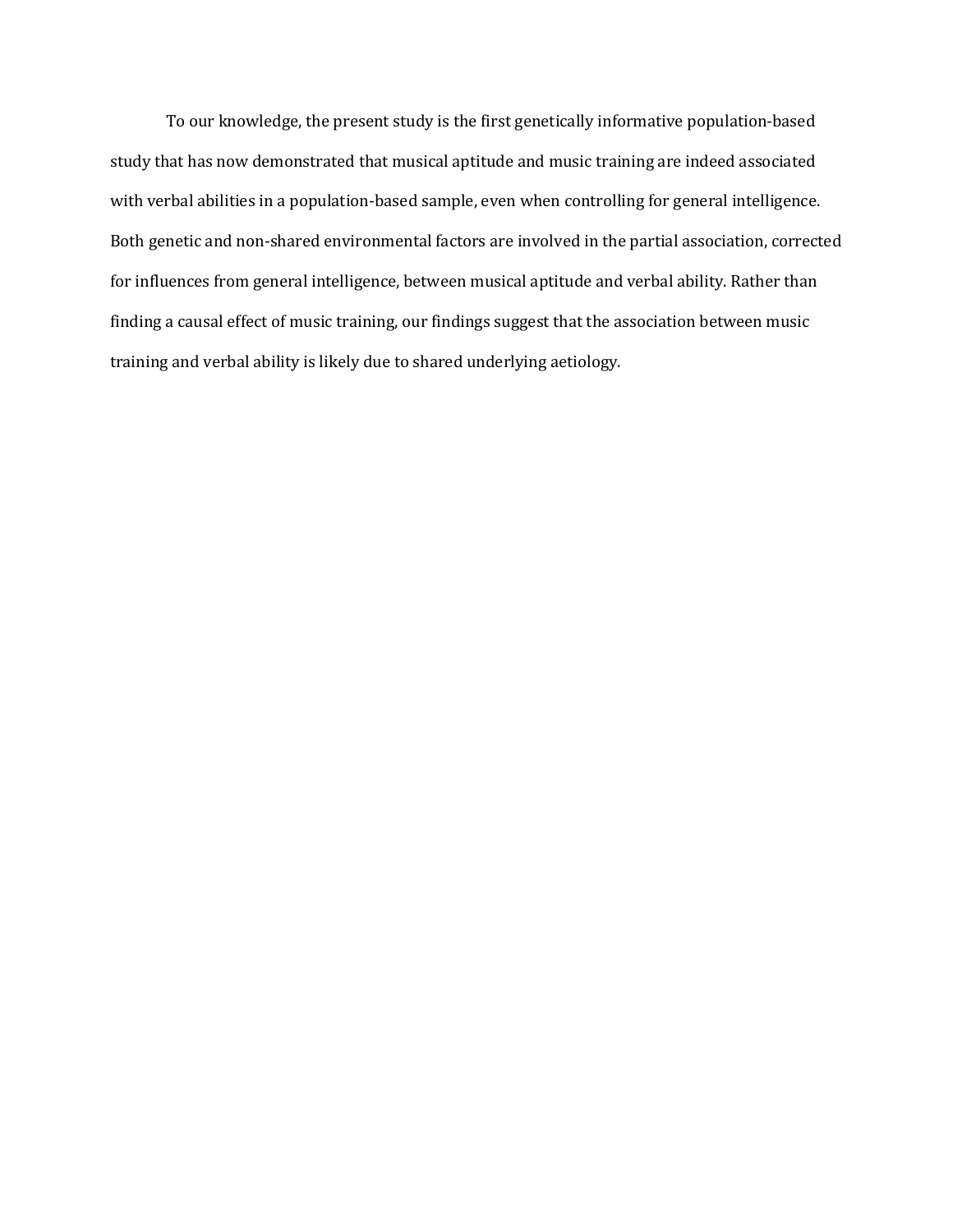# **References**

- Anvari, S. H., Trainor, L. J., Woodside, J., & Levy, B. A. (2002). Relations among musical skills, phonological processing, and early reading ability in preschool children. *Journal of Experimental Child Psychology, 83*, 111-130.
- Barwick, J., Valentine, E., West, R., & Wilding, J. (1989). Relations between reading and musical abilities. *British Journal of Educational Psychology, 59*, 253-257.
- Besson, M., Barbaroux, M., & Dittinger, E. (2017). Music in the brain: music and language processing. In R. Ashley & R. Timmers (Eds.), *The Routlegde companion to music cognition* (pp. 37-48). Abingdon: Routlegde.
- Bidelman, G. M., & Alain, C. (2015). Musical training orchestrates coordinated neuroplasticity in auditory brainstem and cortex to counteract age-related declines in categorical vowel perception. *Journal of Neuroscience, 35*(3).
- Boker, S., Neale, M., Maes, H., Wilde, M., Spiegel, M., Brick, T., . . . Fox, J. (2011). OpenMx: An Open Source Extended Structural Equation Modeling Framework. *Psychometrika*, 76(2), 306-317. doi:10.1007/s11336-010-9200-6
- Brandt, A., Gebrian, M., & Slevc, L. R. (2012). Music and early language acquisition. *Frontiers in Psychology, 3*, 327. doi:10.3389/fpsyg.2012.00327
- Brod, G., & Opitz, B. (2012). Does it really matter? Separating the effects of musical training on syntax acquisition. *Frontiers in Psychology, 3*, 543-543. doi:10.3389/fpsyg.2012.00543
- Brown, S. (2017). A Joint Prosodic Origin of Language and Music. *Frontiers in Psychology*, 8, 1894. doi:10.3389/fpsyg.2017.01894
- Brown, S., Martinez, M. J., & Parsons, L. M. (2006). Music and language side by side in the brain: a PET study of the generation of melodies and sentences. *European Journal of Neuroscience*, *23*, 2791-2803.
- Butzlaff, R. (2000). Can music be used to teach reading? *J Aesthetic Educ, 34*(3/4), 167-178.
- Carlstedt, B., & Mårdberg, B. (1993). Construct validity of the Swedish Enlistment Battery. 34, 353-362. doi:10.1111/j.1467-9450.1993.tb01131.x
- Chan, A. S., Ho, Y. C., & Cheung, M. C. (1998). Music training improves verbal memory. *Nature*, 396(6707), 128.
- Chobert, J., Francois, C., Velay, J. L., & Besson, M. (2014). Twelve months of active musical training in 8-to 10-year-old children enhances the preattentive processing of syllabic duration and voice onset time. *Cerebral Cortex, 24*(4), 956-967. doi:10.1093/cercor/bhs377
- Corrigall, K. A., & Trainor, L. J. (2011). Associations between length of music training and reading skills in children. *Music Perception*, 29, 147-155.
- Dissanayake, E. (2005). Book Review: The Singing Neanderthals: The Origins of Music, Language, Mind and Body. *Evolutionary Psychology, 3*(1), 147470490500300125. doi:10.1177/147470490500300125
- Fitch, W. T. (2017). Empirical approaches to the study of language evolution. *Psychonomic Bulletin & Review, 24*(1), 3-33. doi:10.3758/s13423-017-1236-5
- Fitch, W. T., & Martins, M. D. (2014). Hierarchical processing in music, language, and action: Lashley revisited. Annals of the New York Academy of Sciences, 1316, 87-104. doi:10.1111/nyas.12406
- Forgeard, M., Schlaug, G., Norton, A., Rosam, C., Iyengar, U., & Winner, E. (2008). The relation between music and phonological processing in normal-reading children and children with dyslexia. *Music Perception, 25*(4), 383-390. doi:10.1525/mp.2008.25.4.383
- Formann, A. K., & Piswanger, K. (1979). *Wiener Matrizen-Test (WMT)*. Weinheim: Beltz Test.
- Francois, C., Chobert, J., Besson, M., & Schon, D. (2013). Music training for the development of speech segmentation. *Cerebral Cortex, 23*(9), 2038-2043. doi:10.1093/cercor/bhs180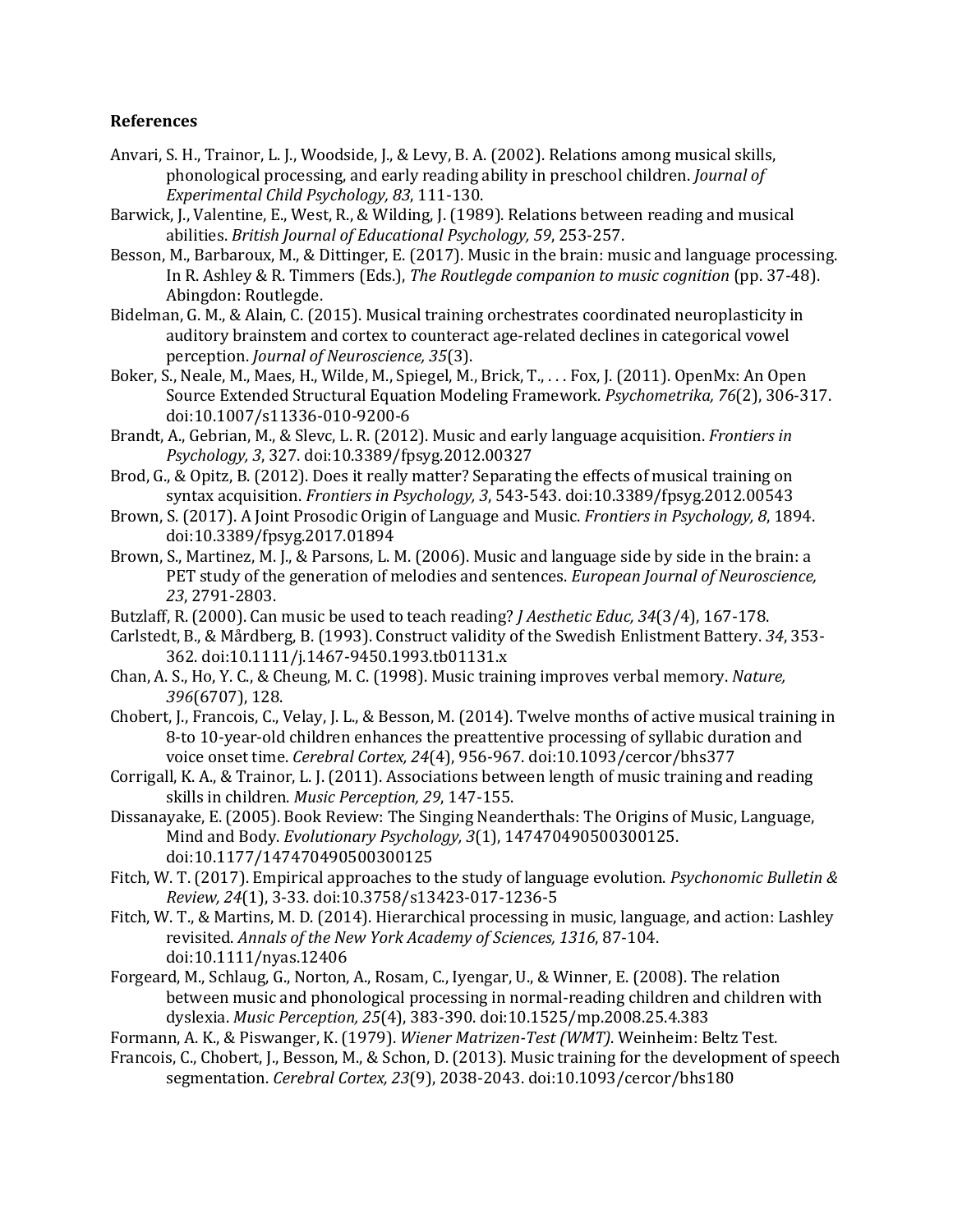- Gordon, R. L., Jacobs, M. S., Schuele, C. M., & McAuley, J. D. (2015). Perspectives on the rhythmgrammar link and its implications for typical and atypical language development. *Annals of the New York Academy of Sciences, 1337, 16-25. doi:10.1111/nyas.12683*
- Gordon, R. L., Shivers, C. M., Wieland, E. A., Kotz, S. A., Yoder, P. J., & Devin McAuley, J. (2015). Musical rhythm discrimination explains individual differences in grammar skills in children. *Devopmental Science, 18*(4), 635-644. doi:10.1111/desc.12230
- Hetland, L. (2000). Learning to make music enhances spatial reasoning. *Journal of Aesthetic Education, 34*(3/4), 179-238.
- Hille, K., Gust, K., Bitz, U., & Kammer, T. (2011). Associations between music education, intelligence, and spelling ability in elementary school. *Advances in cognitive psychology*, 7, 1-6. doi:10.2478/v10053-008-0082-4
- Hobbs, C. (1985). A comparison of the music aptitude, scholastic aptitude, and academic achievement of young children. *Psychology of Music*, 13, 93-98.
- Jones, J. L., Lucker, J., Zalewski, C., Brewer, C., & Drayna, D. (2009). Phonological processing in adults with deficits in musical pitch recognition. *Journal of Communication Disorders, 42*(3), 226-234. doi:10.1016/j.jcomdis.2009.01.001
- Kotz, S. A., Ravignani, A., & Fitch, W. T. (2018). The Evolution of Rhythm Processing. *Trends in Cognitive Sciences, 22*(10), 896-910. doi:10.1016/j.tics.2018.08.002
- Kraus, N., & White-Schwoch, T. (2017). Neurobiology of Everyday Communication: What Have We Learned From Music? Neuroscientist, 23(3), 287-298. doi:10.1177/1073858416653593
- Lamb, S. J., & Gregory, A. H. (1993). The relationship between music and reading in beginning readers. *Educational Psycholology, 13*, 19-27.
- Magne, C., Schon, D., & Besson, M. (2006). Musician children detect pitch violations in both music and language better than nonmusician children: behavioral and electrophysiological approaches. *Journal of Cognitive Neuroscience, 18*(2), 199-211. doi:10.1162/089892906775783660
- Mankel, K., & Bidelman, G. M. (2018). Inherent auditory skills rather than formal music training shape the neural encoding of speech. *Proceedings of the National Academy of Sciences*, *115*(51), 13129-13134. doi:10.1073/pnas.1811793115
- Mårdberg, B., & Carlstedt, B. (1998). Swedish Enlistment Battery (SEB): Construct validity and latent variable estimation of cognitive abilities by the CAT-SEB. *International Journal of Selection* and Assessment, 6(2), 107-114. doi:10.1111/1468-2389.00079
- Marie, C., Magne, C., & Besson, M. (2011). Musicians and the metric structure of words. *Journal of Cognitive Neuroscience, 23*(2), 294-305. doi:10.1162/jocn.2010.21413
- McGrew, K. S. (2009). CHC theory and the human cognitive abilities project: Standing on the shoulders of the giants of psychometric intelligence research. *Intelligence*, 37, 1-10.
- Milovanov, R., & Tervaniemi, M. (2011). The interplay between musical and linguistic aptitudes: a review. Frontiers in Psychology, 2, 321.
- Mithen, S., Morley, I., Wray, A., Tallerman, M., & Gamble, C. (2006). The Singing Neanderthals: the Origins of Music, Language, Mind and Body, by Steven Mithen. London: Weidenfeld & Nicholson, 2005. *Cambridge Archaeological Journal, 16*(1), 97-112. doi:10.1017/S0959774306000060
- Moreno, S., Bialystok, E., Barac, R., Schellenberg, E. G., Cepeda, N. J., & Chau, T. (2011). Short-term music training enhances verbal intelligence and executive function. *Psychological Science*, 22, 1425-1433.
- Moreno, S., Marques, C., Santos, A., Santos, M., Castro, S. L., & Besson, M. (2009). Musical training influences linguistic abilities in 8-year-old children: More evidence for brain plasticity. *Cerebral Cortex, 19*, 712-723.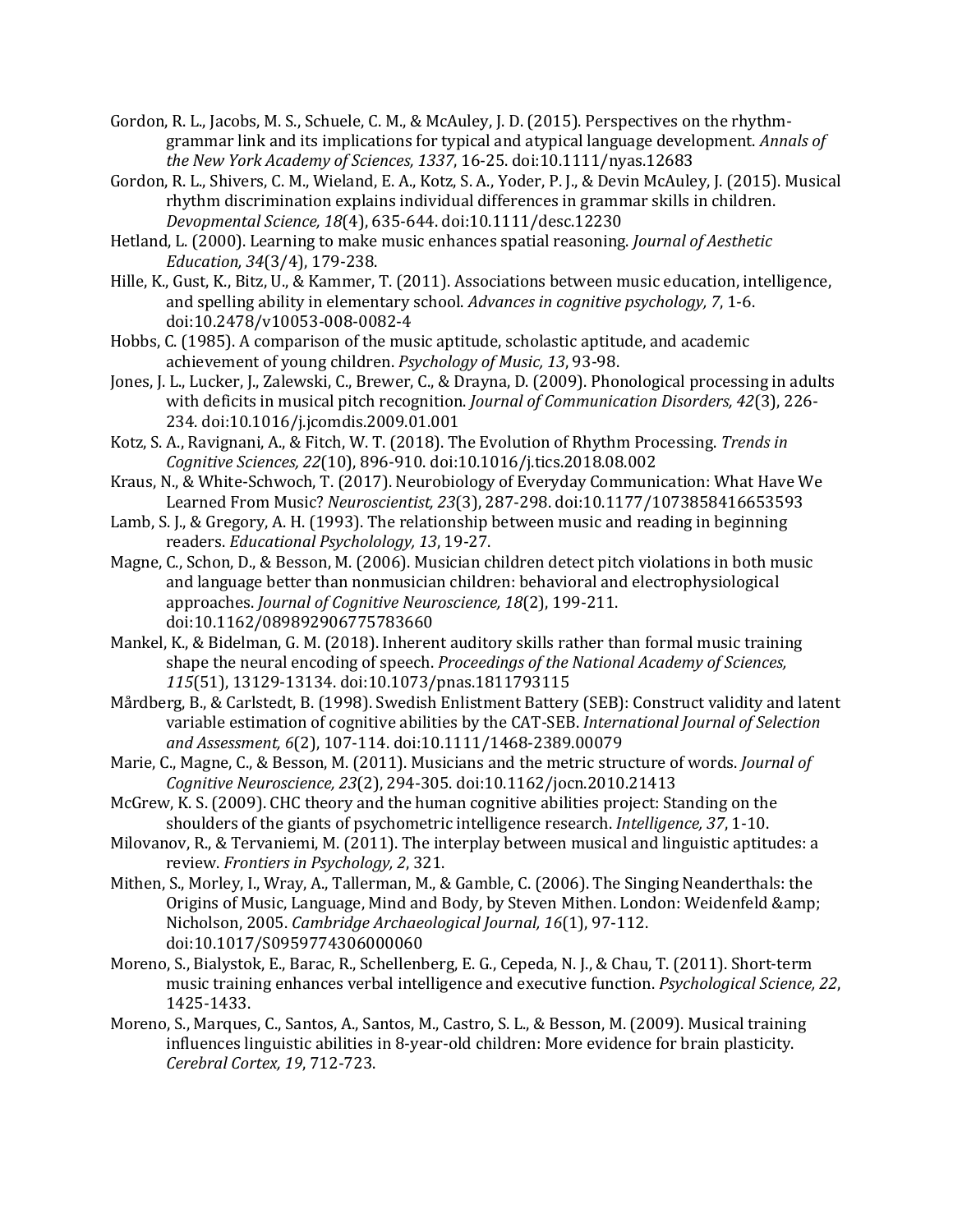- Mosing, M. A., Madison, G., Pedersen, N. L., Kuja-Halkola, R., & Ullen, F. (2014). Practice does not make perfect: no causal effect of music practice on music ability. *Psychological Science, 25*(9), 1795-1803. doi:10.1177/0956797614541990
- Mosing, M. A., Madison, G., Pedersen, N. L., & Ullén, F. (2016). Investigating cognitive transfer within the framework of music practice: Genetic pleiotropy rather than causality. *Devopmental* Science, 19(3), 504-512. doi:DOI: 10.1111/desc.12306
- Mosing, M. A., Pedersen, N. L., Madison, G., & Ullén, F. (2014). Genetic pleiotropy explains associations between musical auditory discrimination and intelligence. *PLoS One, 9*(11), e113874.
- Mosing, M. A., Verweij, K. J. H., Madison, G., & Ullén, F. (2016). The genetic architecture of correlations between perceptual timing, motor timing, and intelligence. *Intelligence*, 57, 33-40.
- Musacchia, G., Sams, M., Skoe, E., & Kraus, N. (2007). Musicians have enhanced subcortical auditory and audiovisual processing of speech and music. *Proceedings of the National Academy of* Sciences of the United States of America, 104(40), 15894-15898. https://doi.org/10.1073/pnas.0701498104
- Parbery-Clark, A., Strait, D. L., Anderson, S., Hittner, E., & Kraus, N. (2011). Musical experience and the aging auditory system: implications for cognitive abilities and hearing speech in noise. *Plos One,* 6(5), e18082. doi:10.1371/journal.pone.0018082
- Patel, A. D. (2007). *Music, Language, and the Brain*: Oxford University Press.
- Patel, A. D. (2011). Why would Musical Training Benefit the Neural Encoding of Speech? The OPERA Hypothesis. *Frontiers in Psychology, 2*, 142. doi:10.3389/fpsyg.2011.00142
- Patel, A. D. (2014). Can nonlinguistic musical training change the way the brain processes speech? The expanded OPERA hypothesis. *Hearing Research, 308, 98-108.* doi:10.1016/j.heares.2013.08.011
- Piro, J., & Ortiz, C. (2009). The effect of piano lessons on the vocabulary and verbal sequencing skills of primary grade students. *Psychology of Music, 37, 325-347*.
- Plomin, R., & Deary, I. J. (2015). Genetics and Peretz, I., Vuvan, D., Lagrois, M. E., & Armony, J. L. (2015). Neural overlap in processing music and speech. *Philosophical Transactions of the Royal Society B: Biological Sciences, 370*(1664), 20140090. doi:10.1098/rstb.2014.0090
- intelligence differences: five special findings. *Molecular Psychiatry, 20*(1), 98-108. doi:10.1038/mp.2014.105
- Politimou, N., Dalla Bella, S., Farrugia, N., & Franco, F. (2019). Born to Speak and Sing: Musical Predictors of Language Development in Pre-schoolers. *Frontiers in Psychology, 10*, 948. doi:10.3389/fpsyg.2019.00948
- Rönnlund, M., Carlstedt, B., Blomstedt, Y., Nilsson, L.-G., & Weinehall, L. (2013). Secular trends in cognitive test performance: Swedish conscript data 1970-1993. Intelligence, 41(1), 19-24. doi:https://doi.org/10.1016/j.intell.2012.10.001
- Schellenberg, E. G. (2015). Music training and speech perception: a gene-environment interaction. *Annals of the New York Academy of Sciences, 1337*, 170-177. doi:10.1111/nyas.12627
- Schellenberg, E. G., & Weiss, M. W. (2013). Music and cognitive abilities. In *The psychology of music,* 3rd ed. (pp. 499-550). San Diego, CA, US: Elsevier Academic Press.
- Schon, D., Magne, C., & Besson, M. (2004). The music of speech: music training facilitates pitch processing in both music and language. *Psychophysiology,* 41(3), 341-349. doi:10.1111/1469-8986.00172.x
- Sluming, V., Brooks, J., Howard, M., Downes, J. J., & Roberts, N. (2007). Broca's area supports enhanced visuospatial cognition in orchestral musicians. *Journal of Neuroscience*, 27(14), 3799-3806.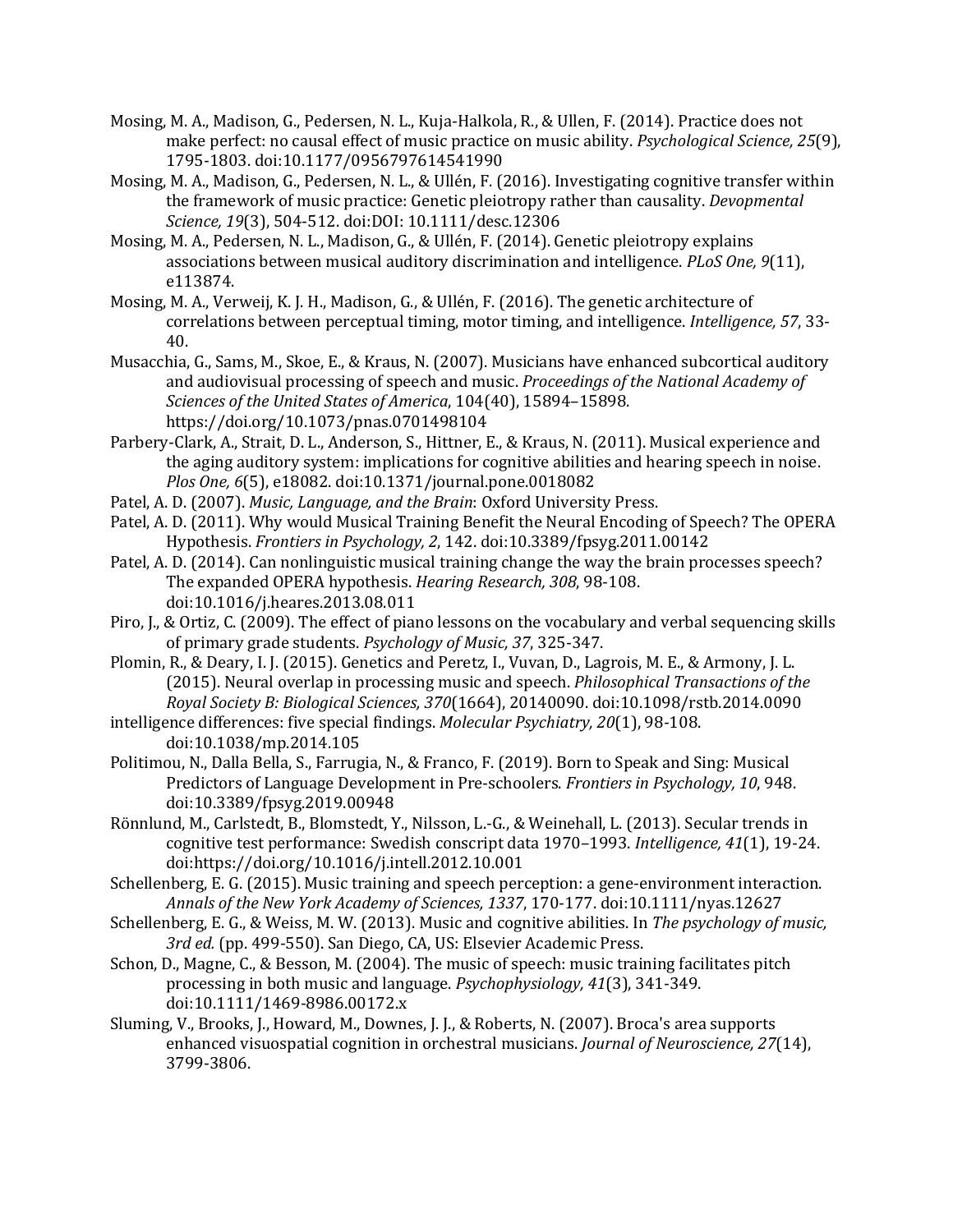- Swaminathan, S., & Schellenberg, E. G. (2020). Musical ability, music training, and language ability in childhood. *Journal of Experimental Psychology: Learning, Memory, and Cognition, 46* (12), 2340-2348*.*
- Ullén, F., Mosing, M. A., Holm, L., Eriksson, H., & Madison, G. (2014). Psychometric properties and heritability of a new online test for musicality, the Swedish Musical Discrimination Test. *Personality and Individual Differences, 63*, 87-93. doi:https://doi.org/10.1016/j.paid.2014.01.057
- Ullén F, de Manzano Ö, Almeida R, Magnussson PKE, Pedersen NL, Nakamura J, Csikszentmihalyi M, Madison G. (2012). Proneness for psychological flow in everyday life: Associations with personality and intelligence *Personality and Individual Differences*, 52,167-172.
- Vaughn, K. (2000). Music and mathematics: Modest support for the oft-claimed relationship. *Journal of Aesthetic Education, 34*(3/4), 149-166.
- Verweij, K. J., Mosing, M. A., Zietsch, B. P., & Medland, S. E. (2012). Estimating heritability from twin studies. *Methods in Molecular Biology, 850*, 151-170. doi:10.1007/978-1-61779-555-8\_9
- Wallentin, M., Nielsen, A. H., Friis-Olivarius, M., Vuust, C., & Vuust, P. (2010). The musical ear test, a new reliable test for measuring musical competence. *Learning and Individual Differences, 20*, 188-196.
- Wallin, N. L., Merker, B., & Brown, S. (Eds.). (2000). The origins of music. Cambridge, Massachusetts: The MIT Press.
- Yu, M., Xu, M., Li, X., Chen, Z., Song, Y., & Liu, J. (2017). The shared neural basis of music and language. *Neuroscience, 357*, 208-219. doi:10.1016/j.neuroscience.2017.06.003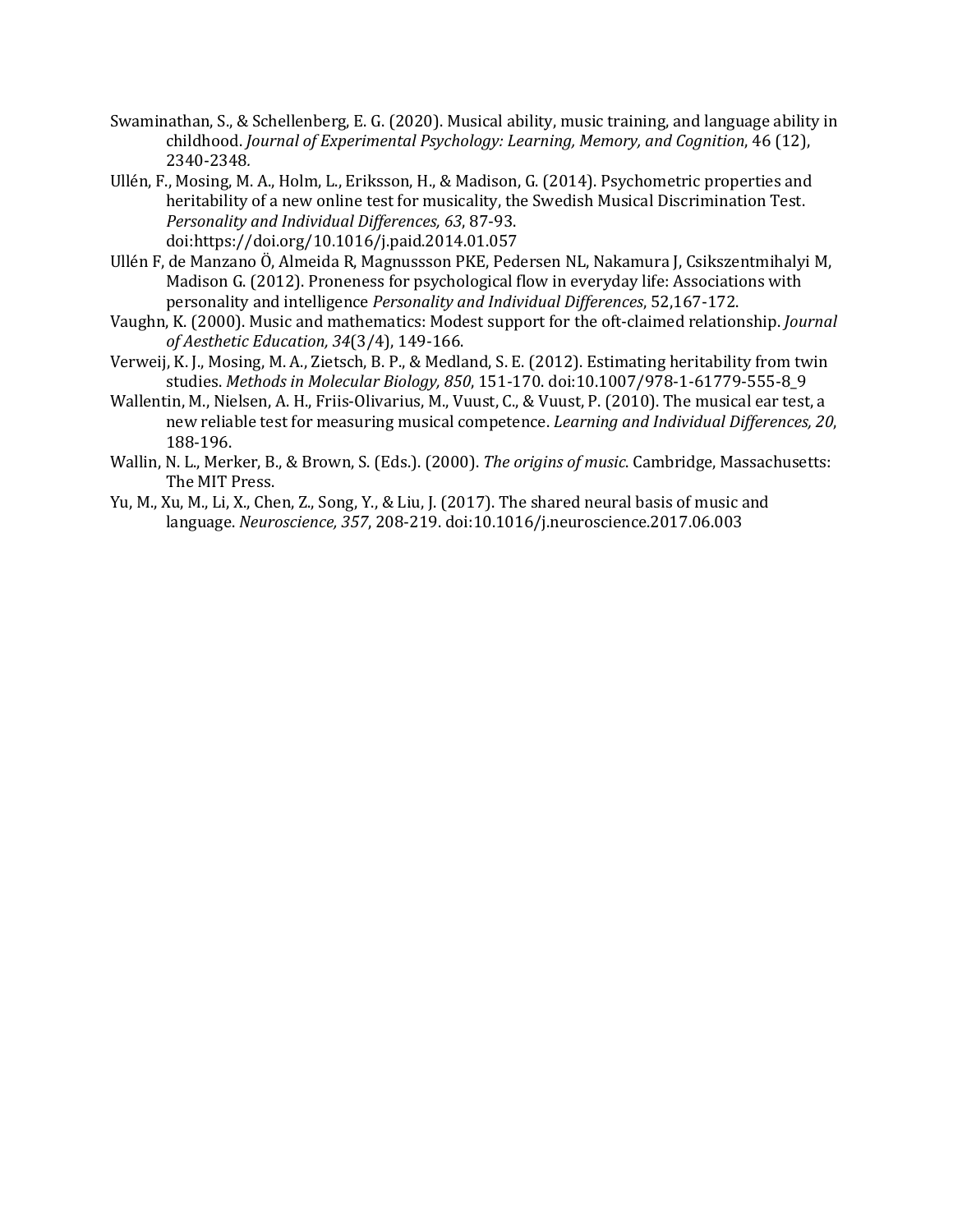# **Supplementary Material**

Supplementary Table 1. Correlations between music training, musical aptitude, melody discrimination, pitch discrimination, rhythm discrimination, verbal ability, spatial ability, logical ability and technical ability. Above the diagonal full correlations and below the diagonal partial correlations while controlling for general intelligence.

|                          | Music<br>training | Musical<br>aptitude | Melody<br>discrimination | Pitch<br>discrimination  | Rhythm<br>discrimination | Verbal<br>ability | Spatial<br>ability       | Logical<br>ability           | Technical<br>ability     | General<br>intelligence |
|--------------------------|-------------------|---------------------|--------------------------|--------------------------|--------------------------|-------------------|--------------------------|------------------------------|--------------------------|-------------------------|
| Music training           |                   | $.35***$            | $.27**$                  | $.33**$                  | $.18**$                  | $.11*$            | $.07*$                   | $.09**$                      | $.08*$                   | $.07*$                  |
| Musical<br>aptitude      | $.35***$          | -                   | $.79**$                  | $.75***$                 | $.76***$                 | $.36**$           | $.31**$                  | $.39**$                      | $.33**$                  | $.38**$                 |
| Melody<br>discrimination | $.27**$           | $.78**$             |                          | $.41**$                  | $.42**$                  | $.24**$           | $.21**$                  | $.24**$                      | $.21**$                  | $.27**$                 |
| Pitch<br>discrimination  | $.33**$           | $.73**$             | $.36**$                  | $\overline{\phantom{0}}$ | $.33**$                  | $.25***$          | $.22**$                  | $.30**$                      | $.28**$                  | $.30**$                 |
| Rhythm<br>discrimination | $.17**$           | $.73**$             | $.37**$                  | $.26**$                  | $\overline{\phantom{a}}$ | $.33**$           | $.27**$                  | $.37**$                      | $.26**$                  | $.31**$                 |
| Verbal ability           | $.08*$            | $.25***$            | $.16**$                  | $.15***$                 | $.24**$                  |                   | $.48**$                  | $.68**$                      | $.45***$                 | $.38**$                 |
| Spatial ability          | .02               | $.14***$            | $.10**$                  | $.07*$                   | $.13***$                 | $.35***$          | $\overline{\phantom{a}}$ | $.58**$                      | $.54**$                  | $.54**$                 |
| Logical ability          | .06               | $.24**$             | $.12***$                 | $.16***$                 | $.25**$                  | $.60**$           | $.41**$                  | $\qquad \qquad \blacksquare$ | $.52**$                  | $.55***$                |
| Technical<br>ability     | .05               | $.20**$             | $.12**$                  | $.17**$                  | $.15***$                 | $.33**$           | $.41**$                  | $.38**$                      | $\overline{\phantom{0}}$ | $.45**$                 |

|                         |  | **p <.001, *p<.05. Note that melody, pitch and rhythm discrimination form part of the overall |  |  |
|-------------------------|--|-----------------------------------------------------------------------------------------------|--|--|
| musical aptitude score. |  |                                                                                               |  |  |

Supplementary Table 2. Twin correlations per zygosity group for musical aptitude, verbal ability, music training and general intelligence.

|                      | Musical       | <b>Verbal</b>                          | Music             | General            |  |
|----------------------|---------------|----------------------------------------|-------------------|--------------------|--|
|                      | aptitude      | ability                                | training          | intelligence       |  |
| <b>MZ</b> male twins | .72 (.65-.77) | .74 (.67-.79)                          | $.59$ (.51 - .66) | $.63$ (.56 $.69$ ) |  |
| DZ male twins        |               | $.53(40.62)$ $.46(32.58)$ $.38(23.51)$ |                   | $.39(.28-.49)$     |  |